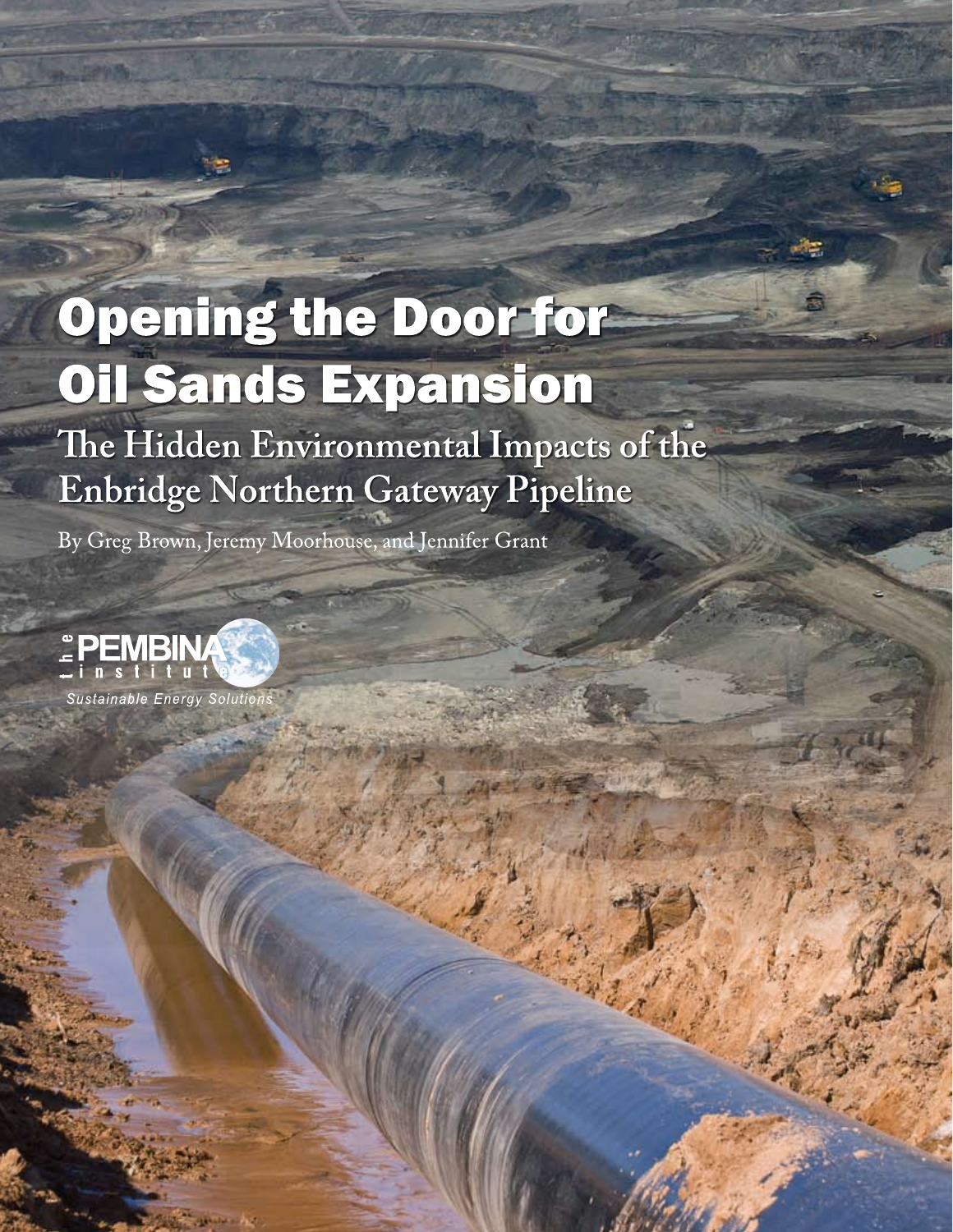## **Opening the Door for Oil Sands Expansion**

**The Hidden Environmental Impacts of the Enbridge Northern Gateway Pipeline**

> **Greg Brown Jeremy Moorhouse Jennifer Grant**

> > **December 2009**

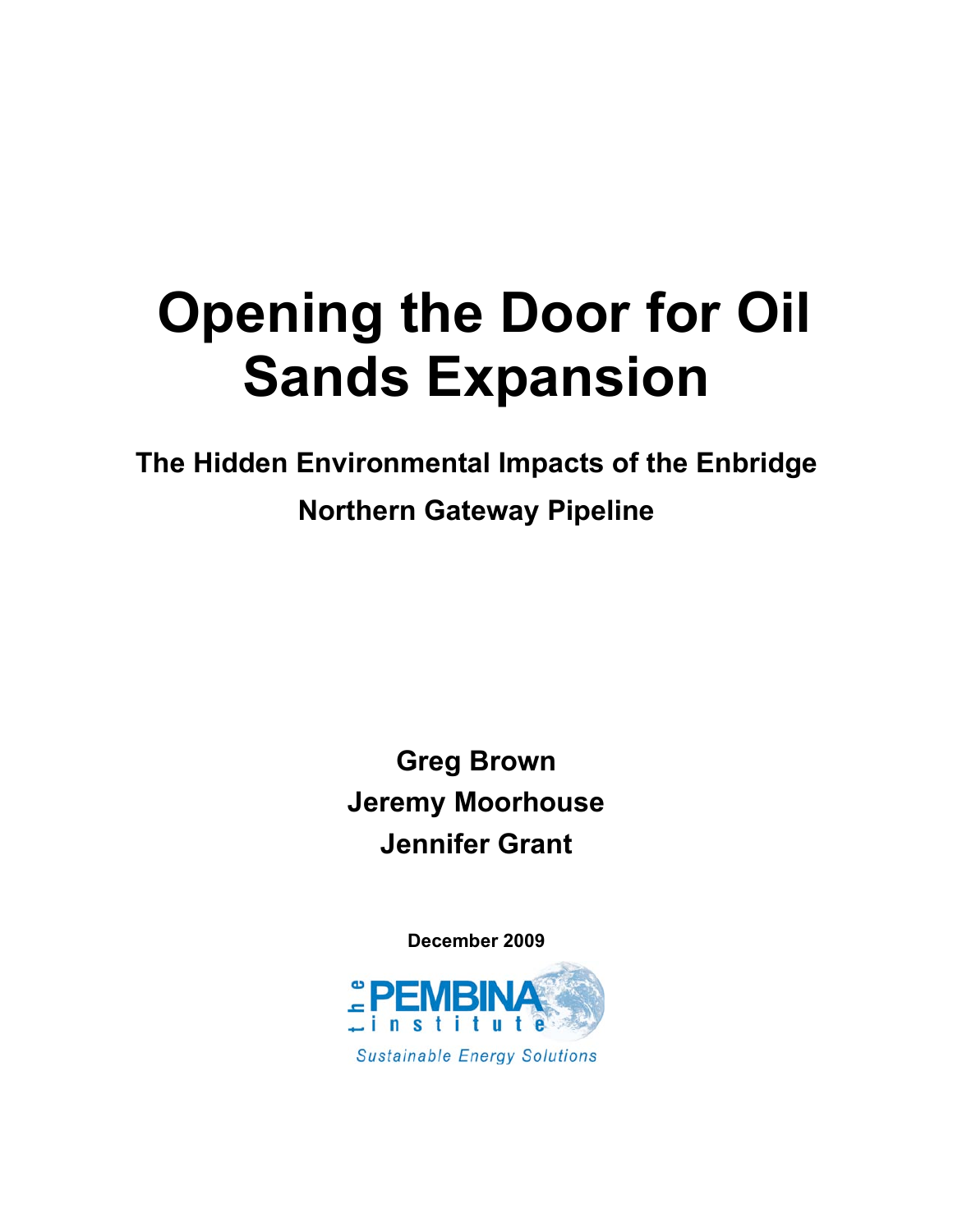*Opening the Door for Oil Sands Expansion: The Hidden Environmental Impacts of the Enbridge Northern Gateway Pipeline* December 2009 Printed in Canada

Editor: Roberta Franchuk

©2009 The Pembina Institute and The Pembina Foundation

The Pembina Foundation for Environmental Research and Education is a national registered charitable organization that enters into contractual agreements with environmental research and education experts, such as the Pembina Institute, to deliver on its work.

The Pembina Institute Box 7558 Drayton Valley, Alberta T7A 1S7 Canada Phone: 780-542-6272 E-mail: info@pembina.org

Additional copies of this publication may be downloaded from the Pembina Institute website: www.pembina.org.

#### **About the Pembina Institute**

The Pembina Institute is a national non-profit think tank that advances sustainable energy solutions through research, education, consulting and advocacy. It promotes environmental,

social and economic sustainability in the public interest by developing practical solutions for communities, individuals, governments and businesses. The Pembina Institute provides policy research leadership and education on climate change, energy issues, green economics, energy efficiency and conservation, renewable energy, and environmental



**Sustainable Energy Solutions** 

governance. For more information about the Pembina Institute, visit www.pembina.org or contact info@pembina.org. Our engaging monthly newsletter offers insights into the Pembina Institute's projects and activities, and highlights recent news and publications. Subscribe to Pembina eNews: http://www.pembina.org/enews/subscribe.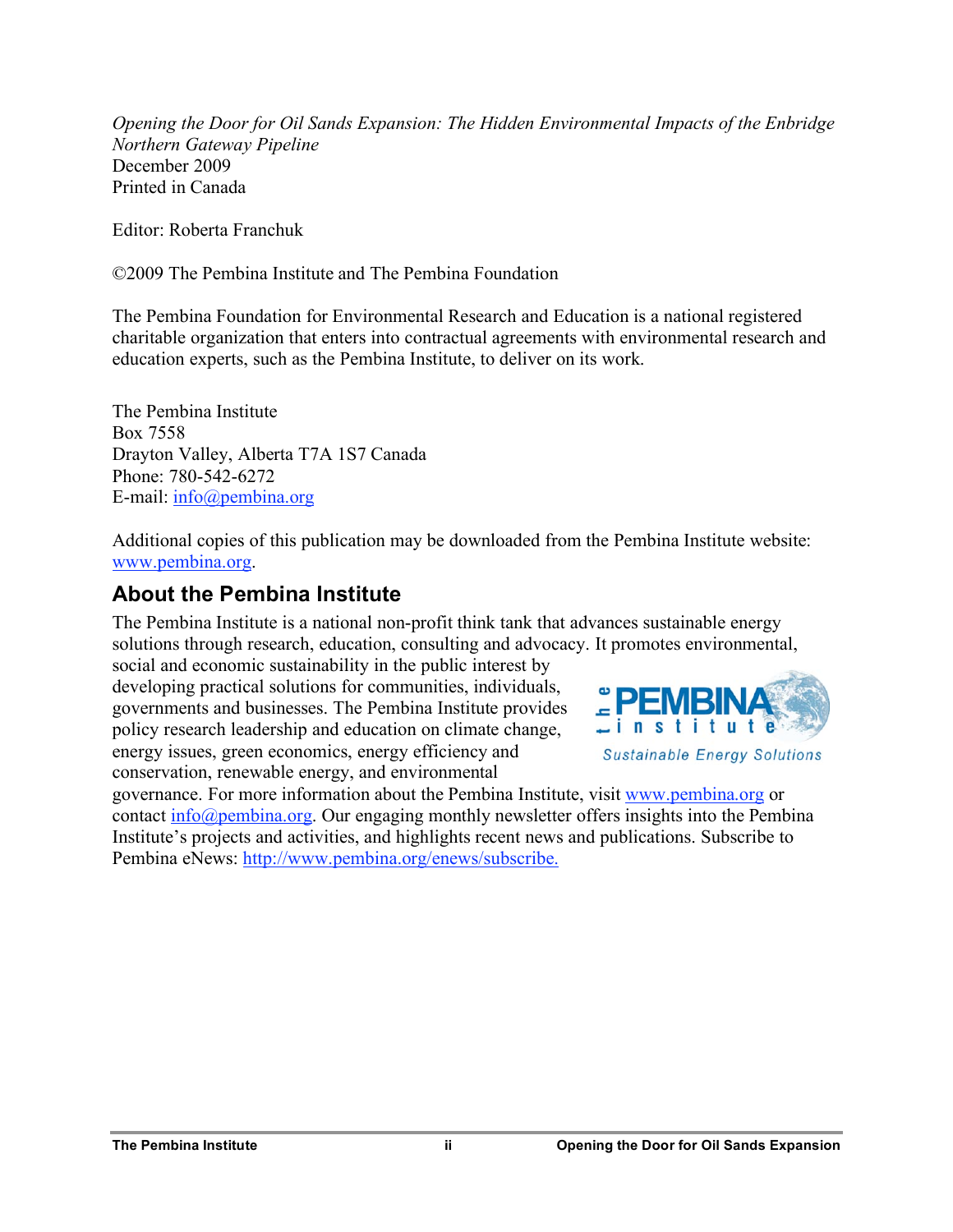#### **About the Authors**



**Greg Brown** is a Policy Analyst with the Pembina Institute. Based in Smithers, British Columbia, he works on British Columbia energy policies and conducts energy planning and renewable energy assessments for communities. In the past Greg has worked with energy utilities, with municipal governments in the Yukon as a community energy planner, with non-profits organizations coordinating international conferences on renewable energy and energy efficiency, and as a EnerGuide for Houses evaluator. Greg holds a geological engineering degree from the University of British Columbia.



**Jeremy Moorhouse** is an Eco-Efficiency Analyst with the Pembina Institute's Corporate Consulting team. He provides technical analysis for life-cycle value assessments for decision-making. Jeremy's other projects include conducting research into practices and strategies for sustainability, evaluating the performance of current and proposed oil sands projects, and quantifying the relative benefits of different artificial lift technologies. Assessing and evaluating emerging technologies is also a key focus of Jeremy's work. His technical background includes experimental mining equipment design and production, as well as experimental data analysis. He has experience and knowledge in energy systems, water management and solid-waste management. Jeremy holds a bachelor's degree in

mechanical engineering from McGill University.



**Jennifer Grant** is a Policy Analyst with the Pembina Institute. She has worked with the Institute since 2006 in an effort to address the cumulative impacts of current and future oil sands operations and advocate for the development of an effective policy framework. Jennifer represented the Pembina Institute on the Reclamation Working Group and the Watershed Integrity Task Group of the Cumulative Environmental Management Association (CEMA). Prior to her work with the Pembina Institute, Jennifer worked as a biologist, facilitator and educator for both government and non-government organizations. Jennifer holds a master of science in ecosystem management from the University of Calgary and a bachelor of science in biological sciences from the University of Victoria.

#### **Acknowledgements**

The Pembina Foundation wishes to thank the William and Flora Hewlett Foundation for their generous support which enabled the sustainable energy experts at the Pembina Institute to prepare this publication.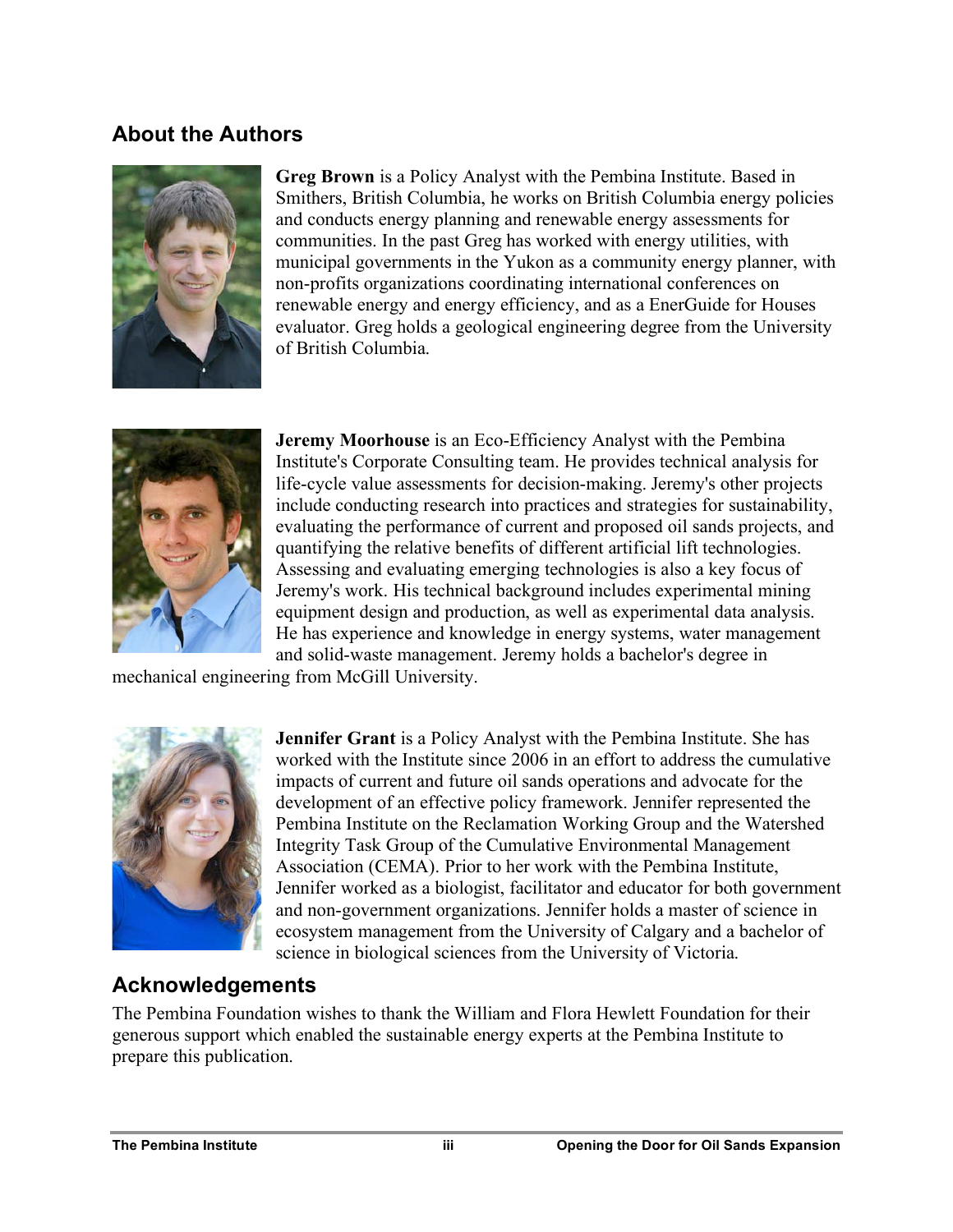# **Opening the Door for Oil Sands Expansion**

The Hidden Environmental Impacts of the Enbridge **Northern Gateway Pipeline** 

### **Table of Contents**

| $1_{-}$ |       |                                                                            |  |
|---------|-------|----------------------------------------------------------------------------|--|
|         | 1.1   | The Enbridge Northern Gateway Pipelines Project and the Alberta Oil Sands3 |  |
|         | 1.2   |                                                                            |  |
|         | 1.3   |                                                                            |  |
|         | 1.4   |                                                                            |  |
|         | 1.5   |                                                                            |  |
|         | 1.6   |                                                                            |  |
| 2.      |       |                                                                            |  |
|         | 2.1   |                                                                            |  |
|         | 2.2   |                                                                            |  |
|         |       |                                                                            |  |
|         | 3.1   |                                                                            |  |
|         | 3.1.1 |                                                                            |  |
|         | 3.1.2 |                                                                            |  |
|         | 3.2   |                                                                            |  |
|         | 3.2.1 |                                                                            |  |
|         | 3.2.2 |                                                                            |  |
|         | 3.3   |                                                                            |  |
|         | 3.3.1 |                                                                            |  |
|         | 3.3.2 |                                                                            |  |
|         |       |                                                                            |  |
|         | 3.4.1 |                                                                            |  |
|         | 3.4.2 |                                                                            |  |
|         | 3.5   |                                                                            |  |
|         | 3.5.1 |                                                                            |  |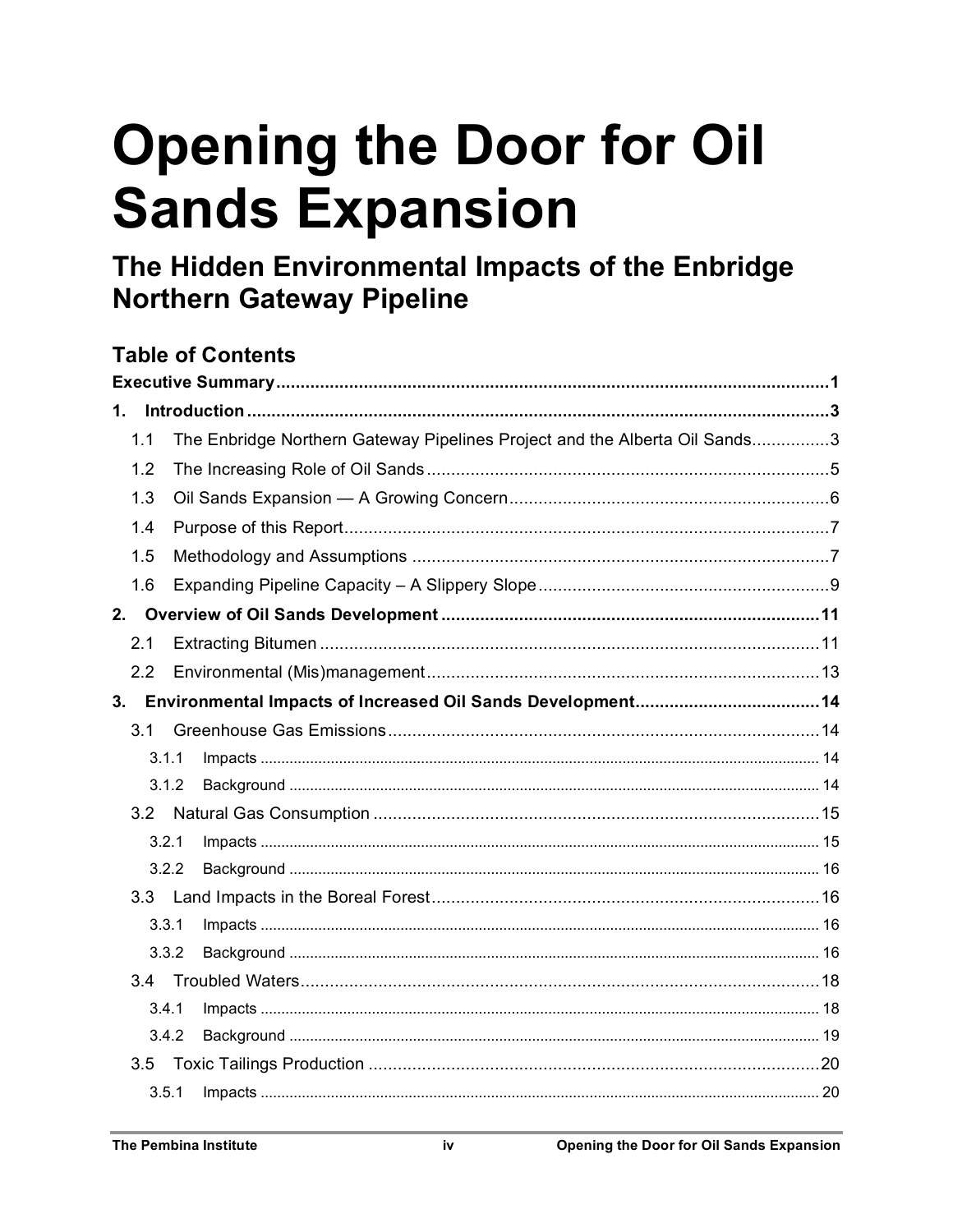|    | 3.5.2 |                                                                     |    |
|----|-------|---------------------------------------------------------------------|----|
|    | 3.6   |                                                                     |    |
|    | 3.6.1 |                                                                     |    |
|    | 3.6.2 |                                                                     |    |
|    | 3 Z   |                                                                     |    |
|    | 3.7.1 |                                                                     |    |
|    |       |                                                                     |    |
|    |       | 4. The Upstream Impacts – The Calculations……………………………………………………………25 |    |
|    | 4 1   |                                                                     |    |
|    | 4.2   |                                                                     |    |
|    | 4.3   |                                                                     |    |
|    | 4.4   |                                                                     |    |
|    | 4.5   |                                                                     |    |
|    | 4.6   |                                                                     |    |
|    | 4.7   |                                                                     |    |
|    | 4.8   |                                                                     |    |
| 5. |       |                                                                     | 30 |

### **List of Figures**

| Figure 1. The proposed route for the Enbridge Northern Gateway Pipelines Project4                    |
|------------------------------------------------------------------------------------------------------|
| Figure 2. Western Canada Crude Oil Production, 2001-2007 Actuals and 2008-2020 Forecast6             |
|                                                                                                      |
| Figure 4. Steam assisted gravity drainage is the dominant technology used to extract deeper oil      |
| Figure 5. A stockpile of merchantable timber removed by oil sands mining operations 17               |
| Figure 6. Tailings lakes in the Athabasca Boreal Forest currently occupy 130 km <sup>2</sup> and are |

### **List of Tables**

| Table 1. Per Barrel and Cumulative Upstream Environmental Impacts from Bitumen Production |  |
|-------------------------------------------------------------------------------------------|--|
| Associated with the Proposed Enbridge Northern Gateway Pipelines Project 29               |  |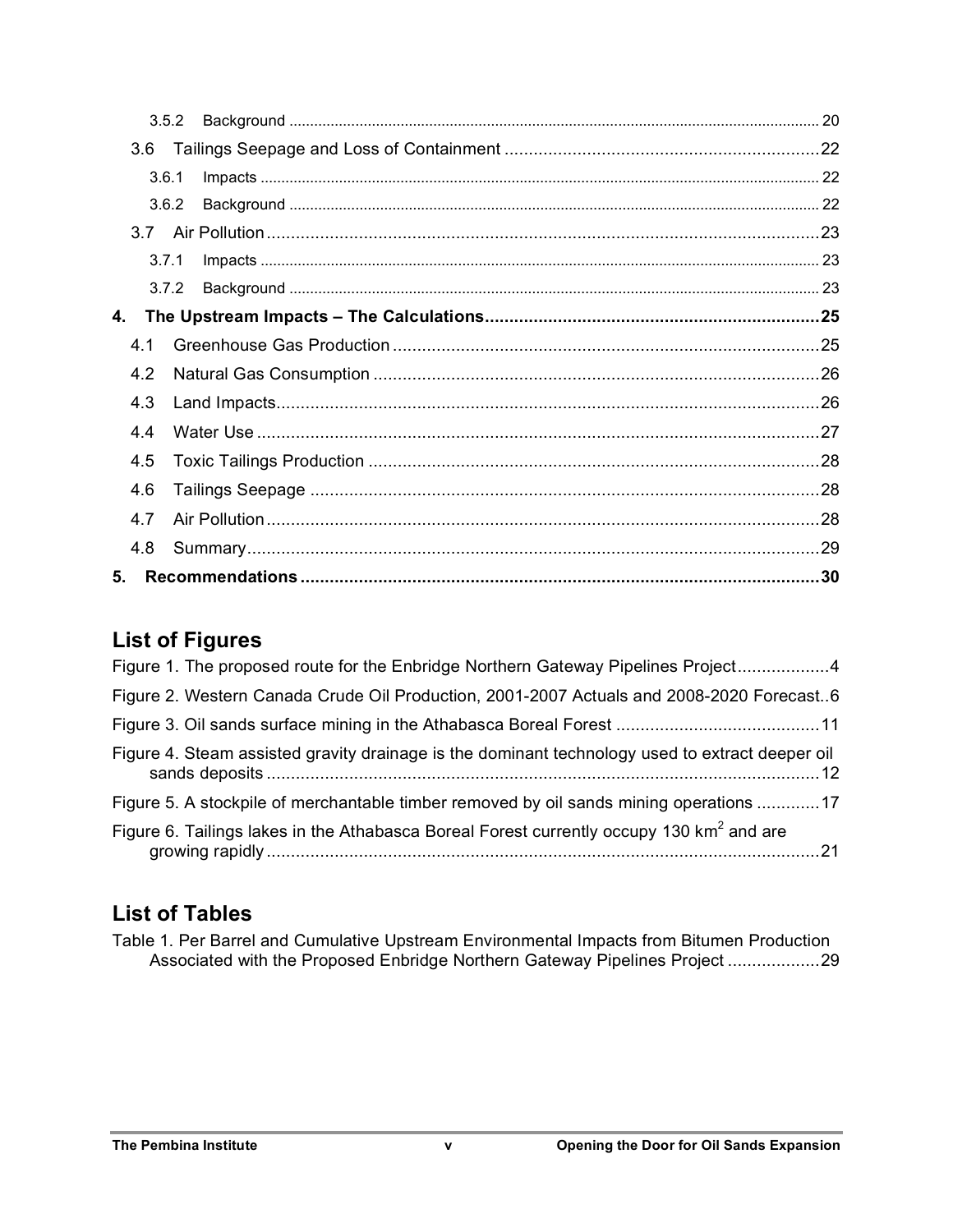# **Executive Summary**

The Enbridge Northern Gateway Pipeline project proposes the construction of a twin pipeline system running from central Alberta to an oil tanker port in Kitimat, B.C., providing an unprecedented link between Alberta's oil sands and Asian markets. The dual pipeline would export 525,000 barrels a day of petroleum products from the oil sands and import 193,000 barrels a day of condensate, a substance used to dilute raw bitumen so that it can flow in a pipeline, aiding additional Alberta oil sands extraction. As such, the environmental consequences and risks of the pipeline project extend beyond the pipeline and the associated oil tanker port. They include the extraction of the additional oil sands bitumen, the tanker traffic and associated risk to B.C.'s inside coastal waters, the upgrading of oil sands bitumen to synthetic crude oil, the refining into usable petroleum products and the end use consumption.

The purpose of this report is to estimate the environmental impacts of oil sands expansion that would be enabled by the proposed Northern Gateway Export Pipeline. The data sourced for calculations is from proposed oil sands projects and therefore results in a forward-looking estimate.

The extraction of bitumen from the oil sands causes significant environmental impacts to climate, land, water and air, and this will continue should the business-as-usual management of the oil sands prevail.<sup>1</sup> Specifically, the exportation of 525,000 barrels per day of diluted bitumen  $(367,500$  barrels a day of bitumen)<sup>2</sup> for one year is estimated to:

- consume 200 million barrels of processing water;
- consume 74 billion cubic feet of natural gas for processing;
- disturb 12.5 square kilometres of land directly;
- produce 6.5 million tonnes of greenhouse gas emissions;
- produce 25 million barrels of toxic tailings;
- contribute to 2.7 million barrels of seepage from toxic tailings lakes into groundwater and surface water.

Currently, there is no regional environmental management system in place to address the climate, land, water, and air impacts of Alberta's oil sands development.

 $11$  The Pembina Institute offers several reports discussing the impacts of oil sands production at www.oilsandswatch.org. The Pembina Institute is calling for a pause for new oil sands approvals and lease sales until the environmental, social and economic impacts of existing projects are addressed.

 $2^{2}$  For analysis purposes, the report assumes that the 525,000 barrels per day export pipeline will ship diluted bitumen at a ratio of 30% diluent, most likely condensate, and 70% bitumen.  $(0.7x525,000 = 367,500)$ . The pipeline may ship other petroleum products, such as synthetic crude oil, which will require even higher bitumen extraction levels.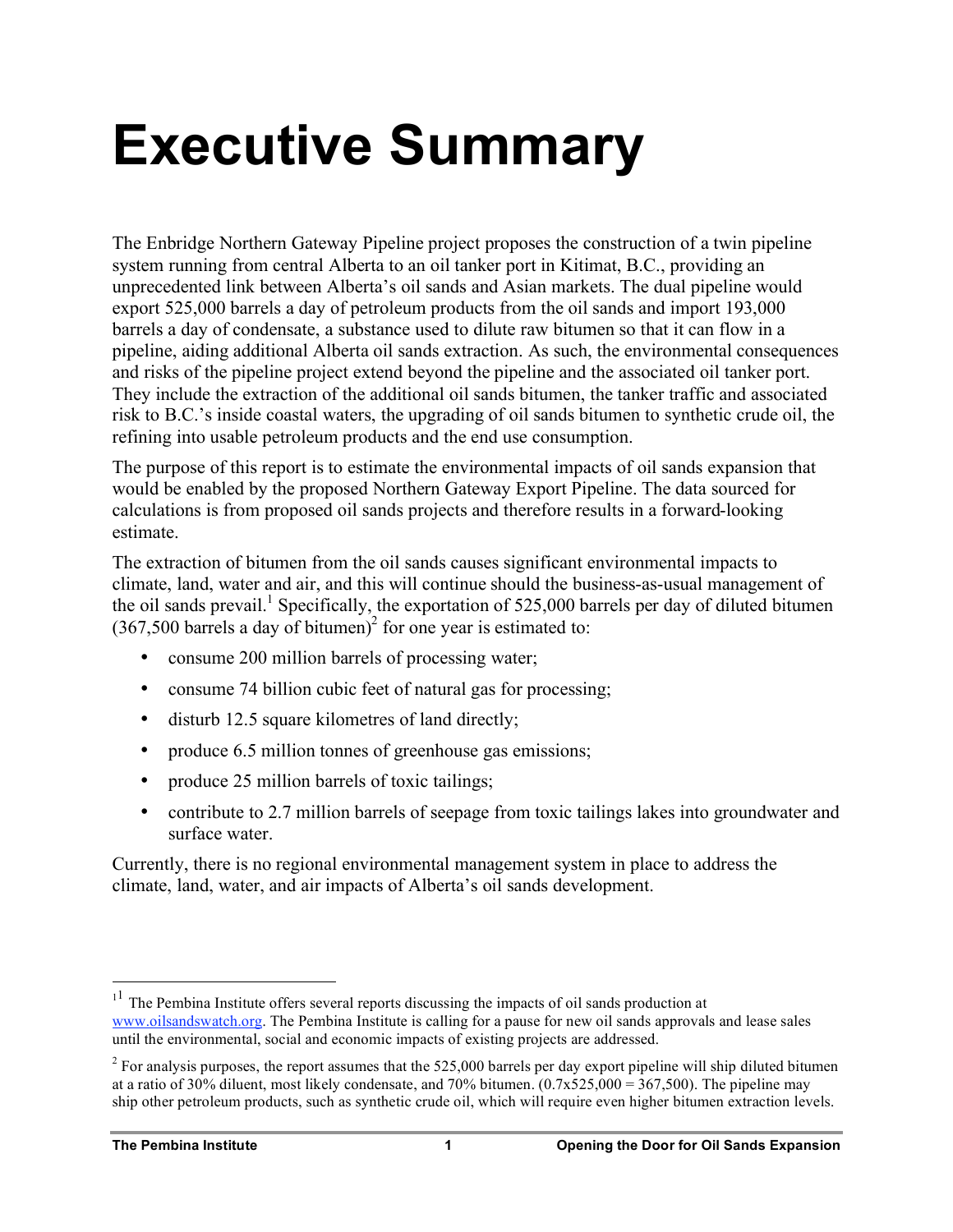The consequences of expanded oil sands development of the scale that would be facilitated by the Northern Gateway Pipeline, in the absence of policies that are environmentally, socially and economically responsible, are of national concern.

A federal Joint Review Panel, conducted by the National Energy Board and the Canadian Environmental Assessment Agency, will conduct the environmental assessment for the project. However, the draft terms of reference for the panel do not include the impacts of the Northern Gateway Pipeline Project on oil sands production in Alberta, with the resulting increases in greenhouse gas pollution and other environmental impacts. In order for Canadians to make an informed decision on the project, the process to evaluate the Northern Gateway Pipeline Project needs to include these upstream impacts. Until this is done, the project should not be given the go-ahead to proceed.

In addition, we support a moratorium on the transportation of oil from Alberta's oil sands across British Columbia until a public inquiry fully addresses concerns about the environmental impacts. The environmental assessment process currently proposed for the Northern Gateway Pipelines fails to address some of the most potentially harmful environmental consequences of the project. Because communities at both ends of the pipeline route will be most impacted by its development, ensuring their support for the project before it proceeds is essential.

The Pembina Institute also recommends a pause on the approval of new oil sands projects until the necessary regulations are put in place by the Alberta and Canadian governments to manage the environmental impacts of oil sands development including greenhouse gas production, land impacts, water use and quality, and air pollution.

#### **Summary of Recommendations**

- 1. The terms of the federal Joint Review Panel's environmental assessment for the Enbridge Northern Gateway Pipelines Project must be expanded to include the impacts of increased oil sands production in Alberta, including the associated increase in greenhouse gas emissions.
- 2. No projects to transport oil from the Alberta oil sands across British Columbia should be approved until a public inquiry fully addresses concerns about the environmental impacts of the project. Because communities along the pipeline route would be most affected by a spill, ensuring their support for the project before it proceeds is essential.
- 3. No new oil sands projects should be approved until the necessary regulations are put in place to manage the environmental impacts of oil sands development.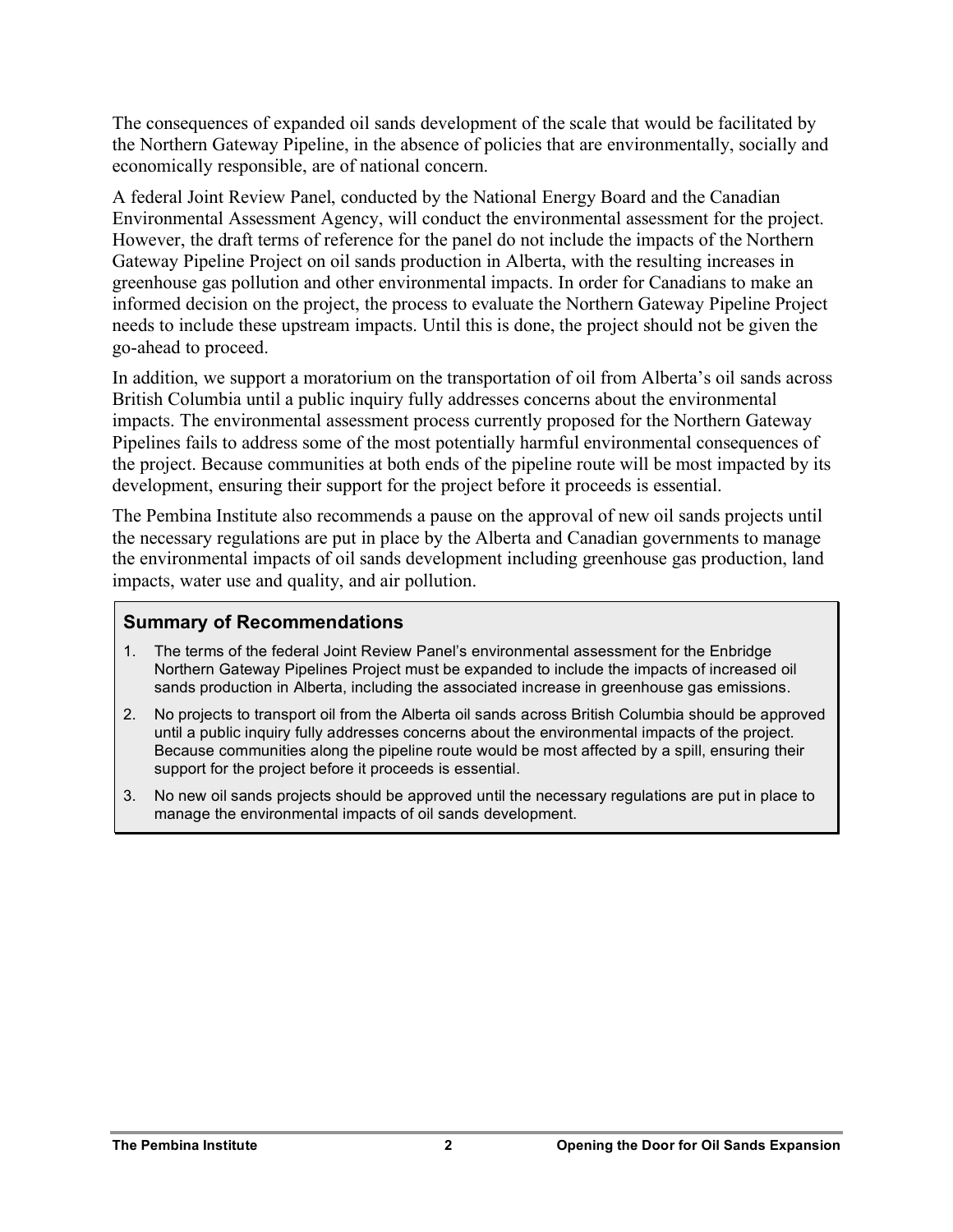# **1. Introduction**

### **1.1 The Enbridge Northern Gateway Pipeline Project and the Alberta Oil Sands**

The pace and scale of oil sands development, and the related climate, environmental and social implications, are directly linked to the amount of available space in pipelines that can transport bitumen out of Canada. If approved and constructed, the Northern Gateway Pipeline Project would facilitate the expansion of oil sands development in Alberta by at least 367,500 barrels per day of oil sands bitumen.<sup>3</sup> This represents a 28% increase from 2008 daily bitumen production.<sup>4</sup> This report estimates the additional impacts that will occur in the oil sands as a result of operating the Northern Gateway Export Pipeline.

The Northern Gateway Pipeline Project<sup>5</sup> consists of 1,170 km of dual pipeline connecting Alberta's oil sands to Asian Pacific and Californian markets. If approved, the 36-inch westward line could export 525,000 barrels per day of diluted bitumen $6$  and the 20-inch eastward line could import 193,000 barrels per day of condensate (a gasoline-type substance used to dilute raw bitumen so that it can flow in a pipeline). For purposes of this report we assumed a hypothetical lifetime of the pipeline project of 40 years.

<sup>&</sup>lt;sup>2</sup><br>3  $3$  For analysis purposes, the report assumes that the 525,000 barrels per day export pipeline will ship diluted bitumen at a ratio of 30% diluent, most likely condensate, and 70% bitumen.  $(0.7 \times 525,000 = 367,500)$ . The pipeline may ship other petroleum products, such a synthetic crude oil, which will require greater than 367,500 of bitumen extraction.

<sup>&</sup>lt;sup>4</sup> In 2008, Alberta produced 207.4 thousand  $m^3/d$  (1.304 million bbl/day) of crude bitumen. (Energy Resources Conservation Board, *ST98-2009: Alberta's Energy Reserves 2008 and Supply/Demand Outlook 2009-2018*, June 2009, 2-15,

http://www.ercb.ca/portal/server.pt/gateway/PTARGS\_0\_0\_201\_0\_0\_35/http%3B/ercbContent/publishedcontent/pu blish/ercb\_home/publications\_catalogue/publications\_available/serial\_publications/st98.aspx.) Enbridge could carry 367,500 bbl/day of diluted bitumen at a dilution ration of 70:30.

<sup>&</sup>lt;sup>5</sup> Project description is found at Enbridge Northern Gateway Pipelines, "Project Info: Northern Gateway at a Glance",. 2009, http://www.northerngateway.ca/project-info/northern-gateway-at-a-glance

 $6$  "Oil" for this project is defined by Enbridge as petroleum ordinarily found in liquid form including bitumen, diluted bitumen, and synthetic crude oil. This report assumes diluted bitumen is the petroleum product that could be shipped.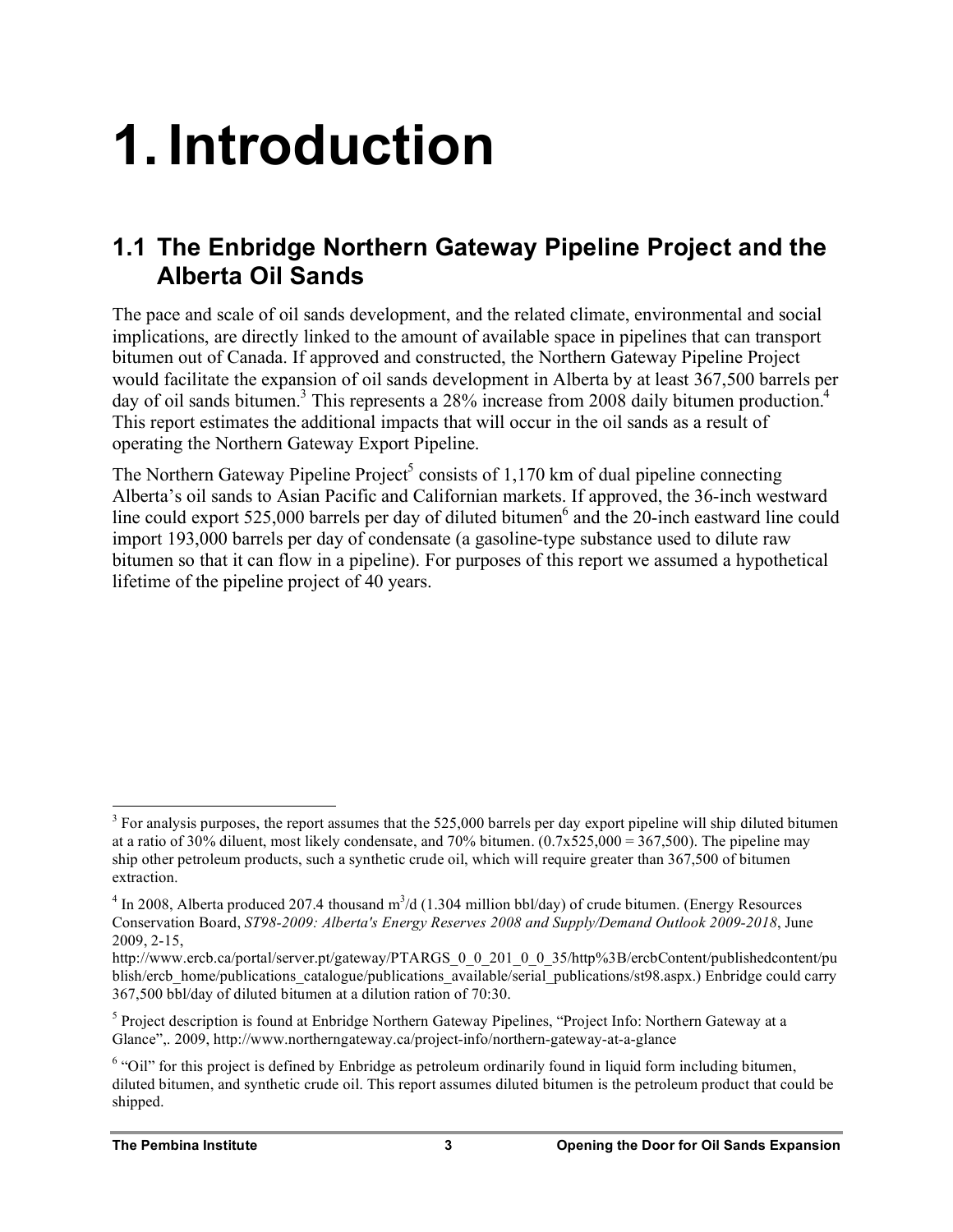For the purposes of this report we assumed that the export pipeline (the westward line) would transmit diluted bitumen, and not synthetic crude oil.<sup>7</sup> As such, the impact estimates in this report are conservative for two reasons. First, we did not include the environmental consequences associated with upgrading bitumen into synthetic crude oil; an energy-intensive process which must be done before diesel, gasoline and other useful products can be refined from the product. Second, because the bitumen will be diluted, or thinned out, to flow in the pipeline, less bitumen than synthetic oil can be shipped in a pipeline of similar size.

The pipelines would ship oil sands petroleum product between facilities in Strathcona County near Edmonton, Alberta to Kitimat on British Columbia's west coast (Figure 1). The dual pipeline would cross almost a thousand stream and rivers and transect important salmon habitat of the Upper Fraser River, Morice/Bulkley tributaries of the Skeena River and the Kitimat River, in addition to traversing the rugged mountains of the coastal range.



**Figure 1. The proposed route for the Enbridge Northern Gateway Pipeline Project**

As well, the project would necessitate the construction of a marine oil tanker terminal at the north end of Douglas Channel near Kitimat. Each year approximately 220 tankers with a

<sup>-&</sup>lt;br>7  $\frac{7}{10}$  60-65% of Alberta's bitumen is currently refined to synthetic crude oil. This is projected to drop to 53-54% by 2020. Bob Dunbar, *Canada's Oil Sands Industry — Production & Supply Outlook* (Strategy West, 2009), 12, http://www.strategywest.com/downloads/StratWestOutlook200908.pdf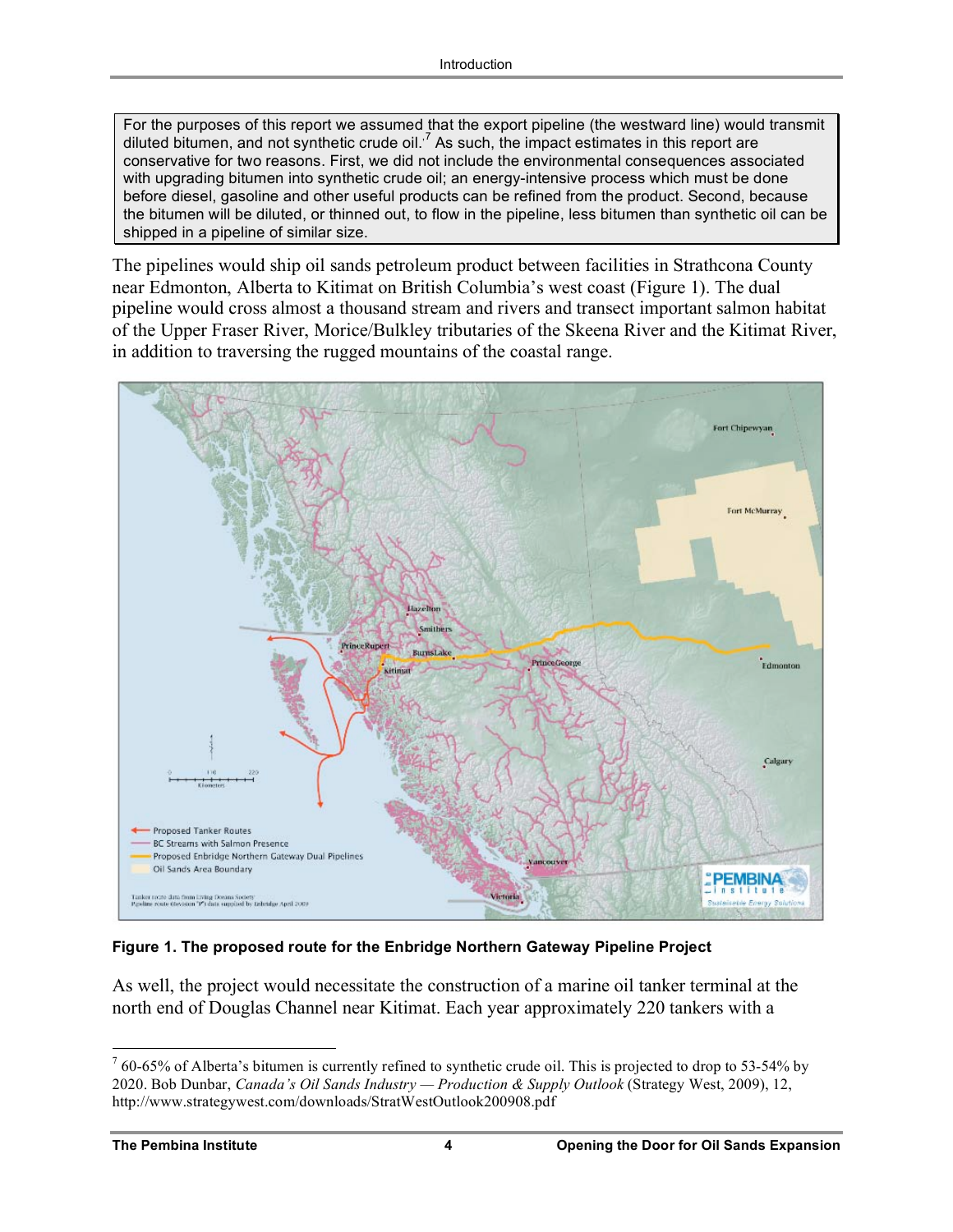capacity up to 2 million barrels of oil would access Douglas Channel via Hecate Straight, Queen Charlotte Sound, and/or Dixon Entrance unloading condensate and picking up diluted bitumen and/or synthetic crude.<sup>8</sup>

## **1.2 The Increasing Role of Oil Sands**

Carbon-intensive, unconventional petroleum resources such as oil sands are rapidly replacing dwindling conventional oil reserves. Alberta's oil sands have put Canada on the global stage with reserves second in size only to Saudi Arabia.<sup>9</sup>

In 2007, the Canadian Association of Petroleum Producers (CAPP) reported Western Canada's production of all crude oil at 2.2 millions barrels per day (mbpd), 1 mbpd from conventional oil sources and 1.2 mbpd from oil sands production<sup>10</sup> (Figure 2). By 2020, under moderate growth conditions, CAPP estimates that oil sands production will represent 83% of all crude oil production in Western Canada, with conventional oil production declining by one-third and oil sands production increasing by as much as threefold.<sup>11</sup>

This production is largely destined for export, since Canada's demand for oil is rising slowly relative to the size of oil sands expansion.<sup>12</sup> Canada will be increasingly shouldering the environmental and social costs of supplying other countries with oil.

 <sup>8</sup> Enbridge Northern Gateway Pipelines, *Enbridge Northern Gateway Project, Kitimat Terminal and Marine Transportation Environmental and Socio-Economic Assessment Discussion Guide*, 2009, http://www.northerngateway.ca/environment-safety/environmental-assessment/marine

<sup>9</sup> HIS Cambridge Energy Research Associates, *Growth in the Canadian Oil Sands: Finding the New Balance*, 2009, I-2, http://www.cera.com/aspx/cda/client/knowledgearea/servicedescription.aspx?kid=228

<sup>10</sup> Canadian Association of Petroleum Producers, *Crude Oil Forecast, Markets & Pipeline Expansions*, June 2008, Appendix B1, 30.

 $11$  Ibid. CAPP estimated that oil sands production would be 3.539 mbpd in 2020. Most recent forecasts suggest that even under the current "economic slowdown" conditions, bitumen production capacity could reach 3.4 mbpd by 2020 (David McColl, *The Eye of the Beholder: Oil Sands Calamity or Golden Opportunity*, Canadian Energy Research Institute, Feb 2009, 5, http://www.ceri.ca/documents/CERIOilSandsBriefingFebruary2009.pdf)

 $12$  Ibid. CAPP estimated that demand for western Canadian crude oil by Canadian refineries is expected to rise from about 825,000 b/d in 2007 to almost 1.1 million b/d in 2015, a 33 percent increase. Over the same period, the U.S. refinery demand for western Canadian crude oil is projected to increase from about 1.6 million b/d to almost 3.5 million b/d, an increase of 120 percent in the light synthetic crude oil supply.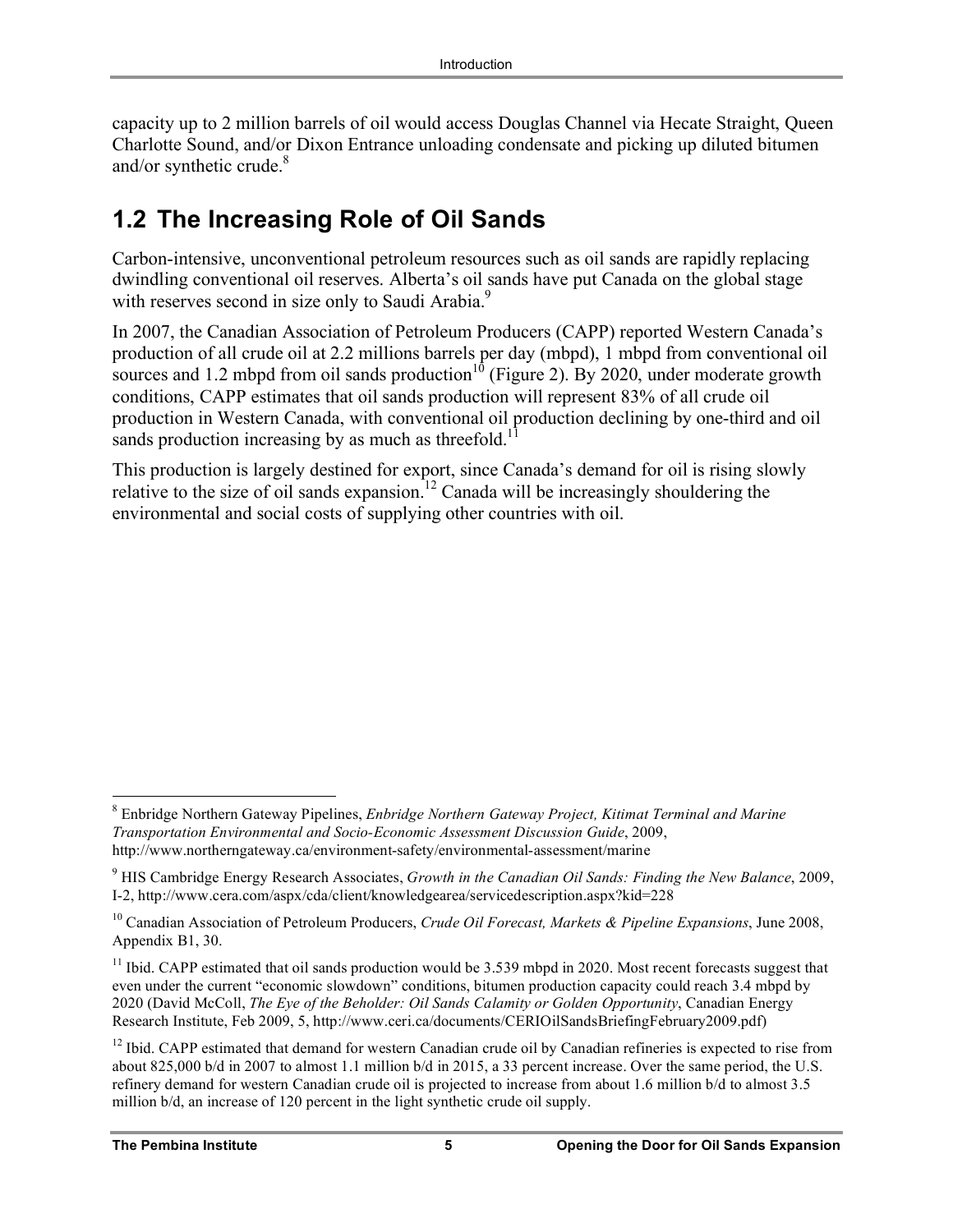

#### **Figure 2. Western Canada Crude Oil Production, 2001-2007 Actuals and 2008-2020 Forecast** Source: Canadian Association of Petroleum Producers, *Crude Oil Forecast, Markets & Pipeline*

*Expansions*, June 2008.

### **1.3 Oil Sands Expansion — A Growing Concern**

Growth in oil sands production has been rapid over the past decade. Between 1999 and 2009 oil sands production increased from approximately  $300,000^{13}$  barrels per day to 1.3 million barrels per day.<sup>14</sup> In 2008, oil sands accounted for  $45\%$  of Canada's total oil production,<sup>15</sup> with approximately 55% of oil sands production coming from mining operations and 45% coming from in situ operations.<sup>16</sup> Alberta's bitumen production is estimated to grow to over 3 million

 <sup>13</sup> Natural Resources Canada, "1999 / 2000 Annual Sector Reports — Oil Sands," http://oee.nrcan.gc.ca/Publications/infosource/Pub/cipec/annual\_report99-00/oil.cfm?text=N&printview=N.

<sup>&</sup>lt;sup>14</sup> In 2008, Alberta produced 207.4 thousand m<sup>3</sup>/d (1.304 million bbl/day) of crude bitumen. ERCB, *Alberta's Energy Reserves 2008*, 2-15.

<sup>15</sup> Calculated from: National Energy Board, *Estimated Production of Canadian Crude Oil and Equivalent — 2008* (Revised March 2009), Table 1, http://www.neb.gc.ca/clf-

nsi/rnrgynfmtn/sttstc/crdlndptrlmprdct/2008/stmtdprdctncndncrdlqvlnt2008.xls, accessed April 28, 2009.

<sup>16</sup> ERCB, *Alberta's Energy Reserves 2008,* 2-15.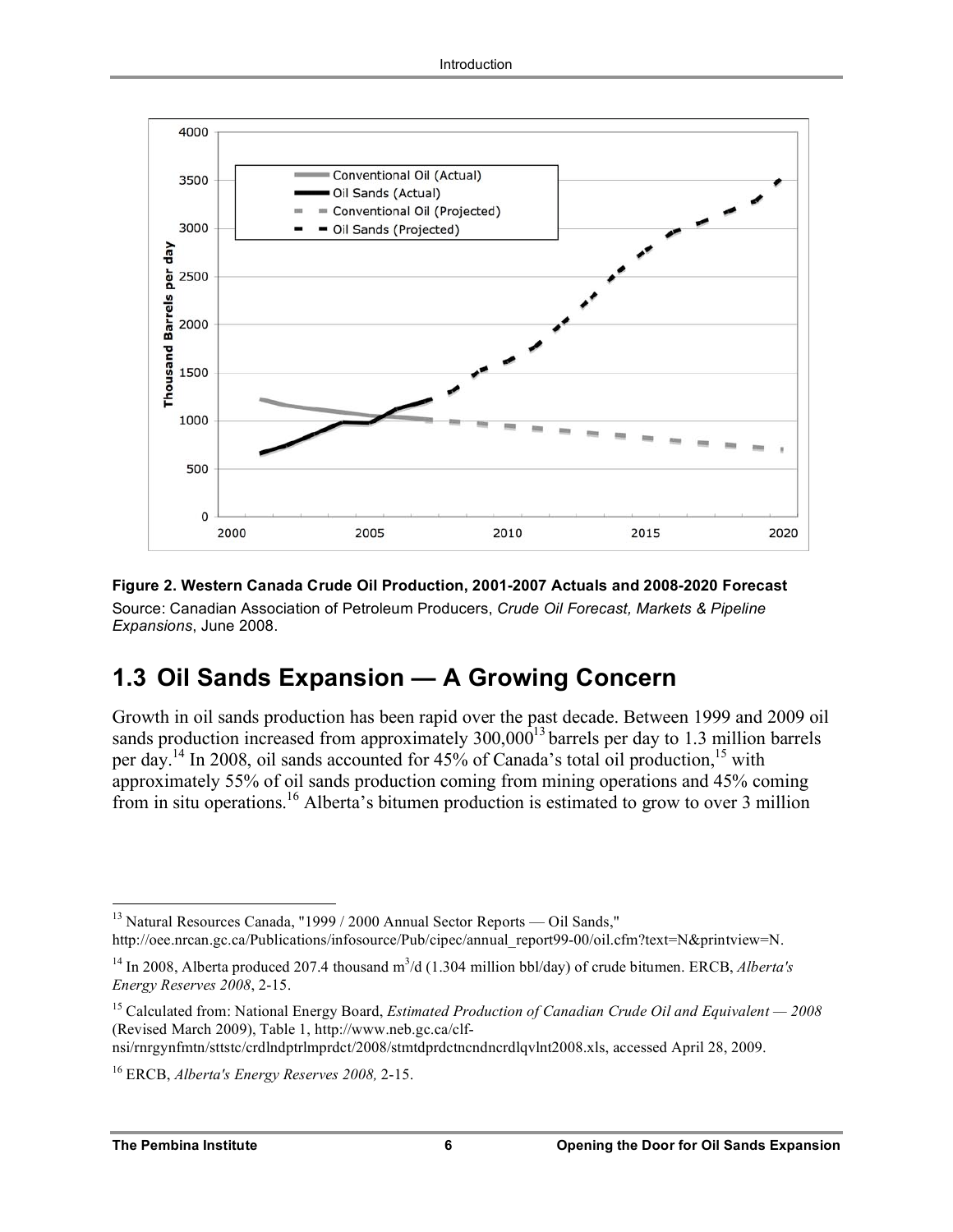barrels of oil per day by 2018.<sup>17</sup> Collectively, companies have proposed projects that would add up to 7.0 million barrels per day of bitumen production capacity.18

The oil sands are receiving increased national and international attention due to the magnitude of the resource, the substantial capital investment involved, and the unresolved social and environmental consequences involved in the extraction and upgrading bitumen. Amidst rising urgency about the need to fight global warming, the oil sands have emerged as Canada's fastestgrowing source of greenhouse gas pollution.<sup>19</sup> Other environmental impacts — including water removal from the Athabasca River, the creation of toxic liquid tailings, and hundreds of square kilometers of strip-mining and drilling in the boreal forest — are growing just as rapidly.

## **1.4 Purpose of this Report**

Major pipeline proposals are usually evaluated using a scope that only considers construction and operation of the pipeline and related infrastructure, as in this case, the oil tanker port proposed for Kitimat. In the oil sector, the term "upstream" is commonly used to refer to the search for and the extraction of crude oil and natural gas. In the case of the Enbridge Northern Gateway Pipeline Project, there are major environmental impacts upstream that are currently not being considered within the regulatory review process. The purpose of this report is therefore two-fold:

- 1. To estimate the upstream environmental impacts of the Enbridge Northern Gateway Export Pipeline;
- 2. To highlight high-level solutions to address the impacts of future oil sands developments.

Any assessment of the Northern Gateway Pipelines Project needs to include at a minimum the upstream impacts of the production of the bitumen or oil sands oil that will be transported by the pipeline.

Section 2 provides an overview of the oil sands development process, Section 3 describes the environmental impacts, Section 4 presents calculations and Section 5 outlines recommendations.

## **1.5 Methodology and Assumptions**

The calculations in this report are based on publicly available information provided by oil sands companies in Environmental Impact Assessments. The information was either sourced directly or indirectly via independent research or government publications. The information was used to estimate the upstream environmental impacts that would occur in the production of bitumen to supply the Enbridge pipeline with its initial capacity of 525,000 barrels per day of diluted bitumen. For ease of comparison with other pipeline proposals, the data is reported on a barrel

 <sup>17</sup> ERCB, *Alberta's Energy Reserves 2008,* 2.

<sup>18</sup> Bob Dunbar, *Existing and Proposed Canadian Commercial Oil Sands Projects* (Strategy West, August 2009), http://www.strategywest.com/downloads/StratWest\_OSProjects\_200908.pdf

<sup>19</sup> The ecoENERGY Carbon Capture and Storage Task Force, *Canada's Fossil Energy Future,* Report to the Minister of Alberta Energy and the Minister of Natural Resources Canada, 2008, http://www.energy.gov.ab.ca/Org/pdfs/Fossil\_energy\_e.pdf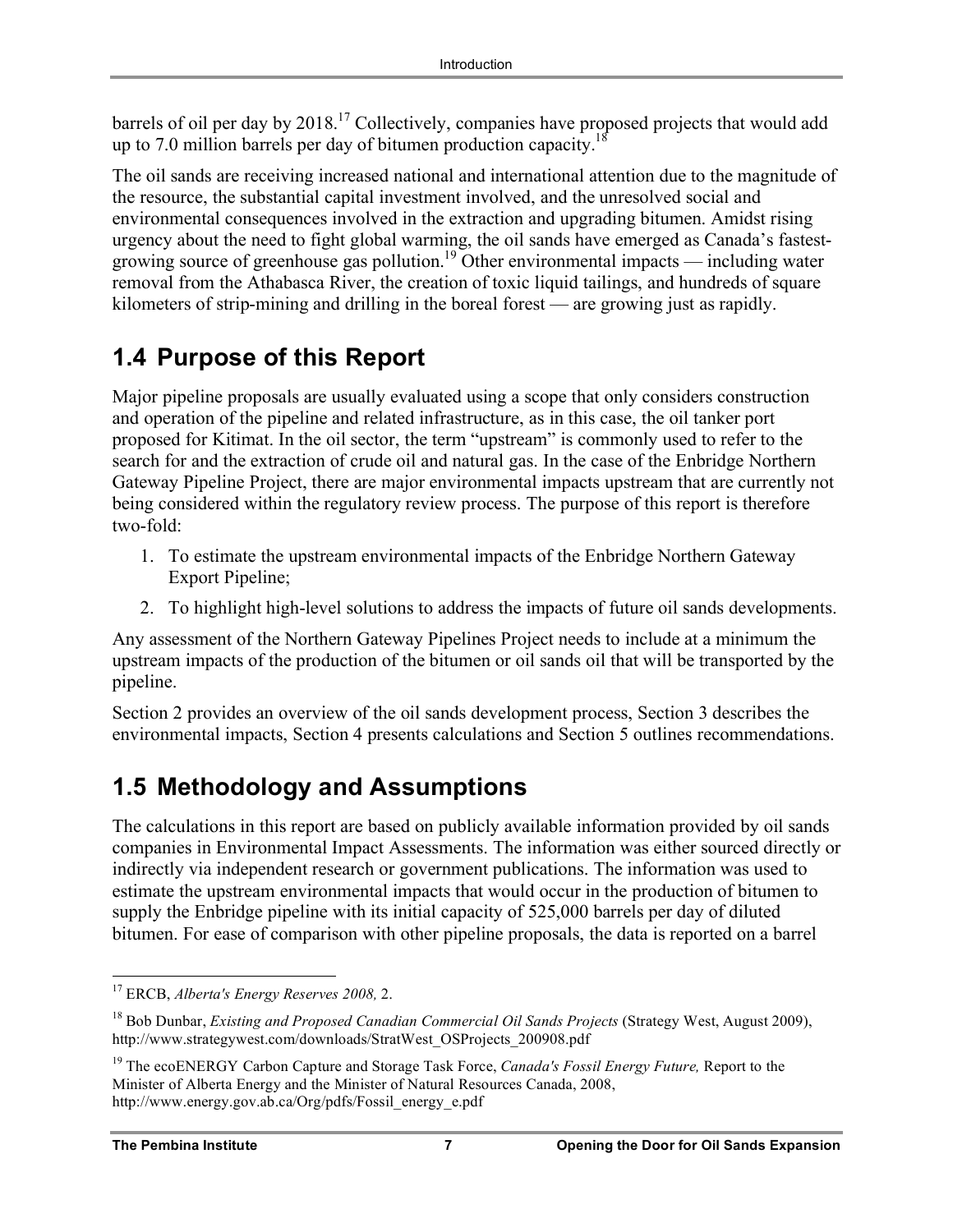per day basis, an annual basis, and over a hypothetical 40-year lifetime of the project. Seven indicators (either resources consumed or pollution discharged) were selected to represent the upstream production impacts:

- 1. greenhouse gas production
- 2. natural gas consumption
- 3. land impacts
- 4. water use
- 5. mature fine tailings production
- 6. seepage from tailings ponds
- 7. air pollution (nitrogen oxides and sulphur dioxide)

The following assumptions were applied to the analysis of the data used for this report.

- The export pipeline (the west line) would transport diluted bitumen, the primary product of oil sands production.<sup>20,21</sup> If the pipeline were approved and constructed, it could be used to ship either diluted bitumen, synthetic crude oil, or even refined petroleum products. This is a conservative assumption. If the environmental consequences associated with upgrading and/or refining all or a portion of the bitumen had been included the estimated upstream impacts (particularly GHG, air and water impacts) would have increased significantly.<sup>22</sup>
- The stated capacity of the proposed export line would be 525,000 barrels per day.
- Transported bitumen would be mixed with a diluent, most likely condensate, at a ratio of 70:30.<sup>23</sup> This means that the 525,000 bbls/day export pipeline would require production of 367,500 barrels per day of bitumen. If the pipeline ships synthetic crude oil, or even refined petroleum products, a larger volume of raw bitumen would be extracted to fill the pipeline.<sup>24</sup>
- The source of the bitumen is 50% mining projects and 50% in situ. This is the ratio of mining to in situ production based on proposed projects as of February 2009.<sup>25</sup> In 2008,

<sup>&</sup>lt;sup>20</sup> Information boards at Enbridge's 2006 open house stated "Enbridge's Gateway Project is an important part of Canada's energy future and will help ensure there is enough capacity to transport new oil expected from Canada's oil sands in the years to come."

 $21$  60-65% of Alberta's bitumen is currently refined to synthetic crude oil. This is projected to drop to 53-54% by 2020. (Dunbar, *Oil Sands Industry — Production & Supply Outlook*, 12.)

 $^{22}$  Upgrading bitumen results in additional natural gas and water consumption and the release of greenhouse gases and other air pollutants.

<sup>&</sup>lt;sup>23</sup> A. Saniere, I. Hénaut and J.F. Argillier, "Pipeline Transportation of Heavy Oils, A Strategic, Economic and Technological Challenge," *Oil and Gas Science and Technology - Rev. IFP*, 59, no. 5, (2004): 462. This means that 70% of transported volume would be bitumen and 30% would be diluent.

<sup>&</sup>lt;sup>24</sup> Some processes for upgrading bitumen to synthetic crude oil increase the volume of product and others reduce the volume. The simplified explanation for this difference it that depends on whether the upgrading process removes the excess carbon or adds additional hydrogen.

<sup>25</sup> Dunbar, *Existing and Proposed Canadian Commercial Oil Sands Projects*. This assumption is consistent with our methodology of only using data from proposed projects with improved extraction techniques versus using existing operations.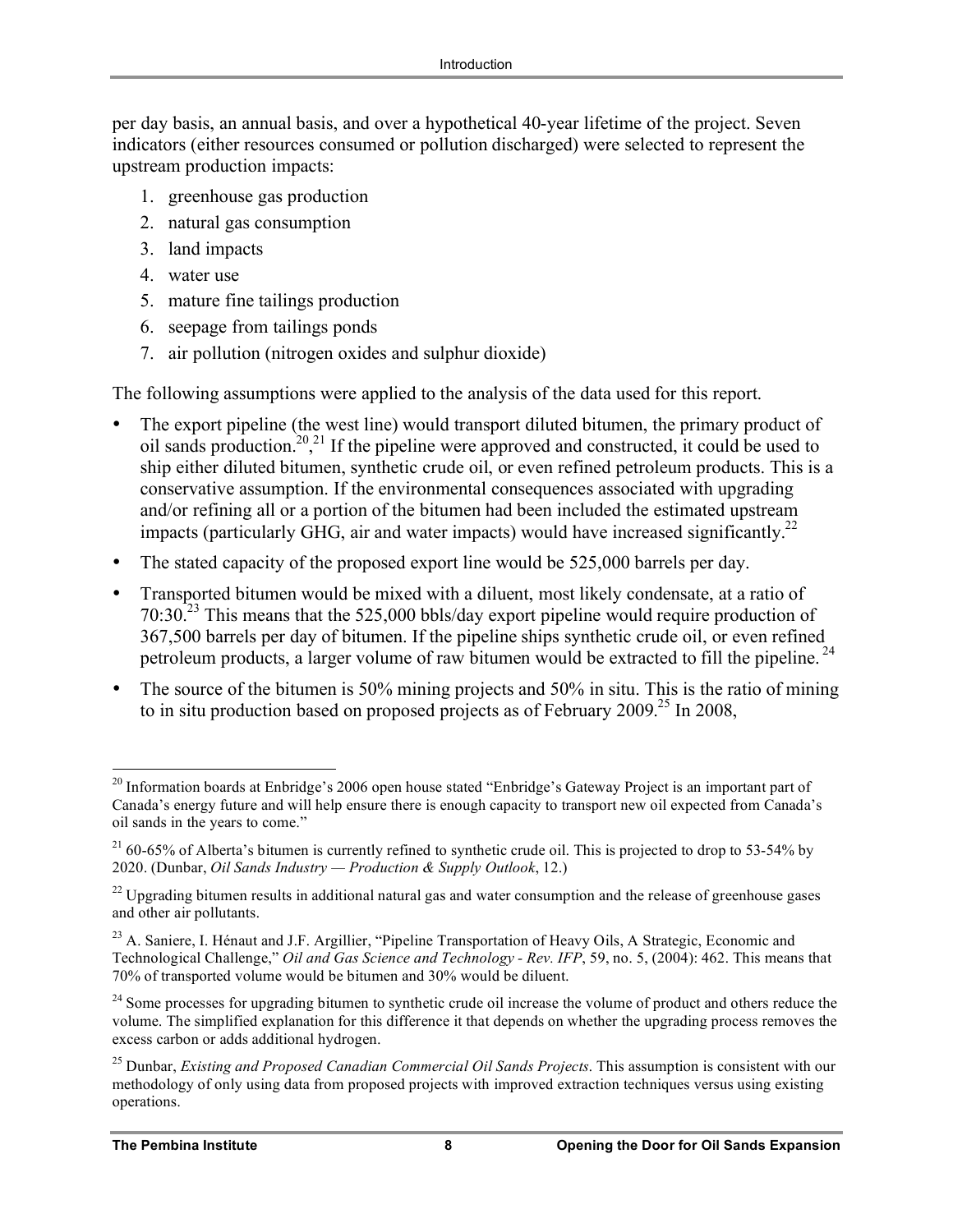approximately 55% of oil sands production was from mining operations, with in situ operations producing the other 45%. 26

- The hypothetical lifetime of the pipeline project is estimated at 40 years. This assumption is not based on information on pipelines but rather on the average lifetime of oil sands projects. In situ projects range from 25 to 40 years and mining projects range from 40 to 50 years.
- The data used in the calculations is representative of oil sands projects and is sourced from a selection of environmental impact assessments that are reported by companies.
- The capacity of the pipelines would not be expanded over the lifetime of the project.

The report did not examine the environmental impacts associated with the pipeline and associated oil port itself including:

- the construction of the pipeline and oil port,
- the operation of the pipeline and oil tanker port, and the potential for spill and leaks,
- the introduction of oil tankers to the north coast of British Columbia and the risk of a major oil spill.

While the impacts of the pipeline and oil tanker port will most likely be considered during an assessment of the project, the question of whether or not to introduce oil tankers to B.C.'s north coast and introduce the risk of a marine oil spill remains unaddressed.<sup>27</sup>

## **1.6 Expanding Pipeline Capacity — A Slippery Slope**

The domestic market for oil sands is small and saturated — growth in oil sands output is linked to pipeline capacity. It is possible to expand pipeline capacity once a line is in place by adding additional pumping stations, looping sections of the pipeline, or constructing a parallel pipeline.

In the case of Kinder Morgan's Trans Mountain Pipeline from Edmonton, Alberta to refineries in British Columbia and Washington state, the capacity has been increased twice in recent years. The first increase came from adding 11 additional pumping stations that increased the capacity from 225,000 barrels per day to approximately 260,000 barrels per day. The second increase was achieved by completing the Anchor Loop Project that increased the capacity from 260,000 to  $300,000$  barrels per day.<sup>28</sup>

In a second example, Enbridge's proposed Alberta Clipper line, a 36-inch diameter, 1600 km pipeline from Hardisty, Alberta to Superior,Wisconsin, will have an initial capacity of 450,000 barrels per day. With the addition of more pumping stations the pipeline could achieve an ultimate capacity of 800,000 barrels per day.<sup>29</sup>

 <sup>26</sup> ERCB, *Alberta's Energy Reserves 2008,* 2-15.

<sup>27</sup> For more information refer to West Coast Environmental Law, *The Enbridge Northern Gateway Pipeline: Getting the Decision Right*, 2009,

http://www.wcel.org/articles/Enbridge/web\_EnbridgeGettingDecisionRight\_outreach\_2009.pdf

<sup>&</sup>lt;sup>28</sup> Kinder Morgan, "National Energy Board Approves Trans Mountain Anchor Loop Project", press release, October 31, 2006, http://www.kindermorgan.com/business/canada/TMX\_Documentation/575\_anchorloopNEB.pdf

<sup>&</sup>lt;sup>29</sup> Enbridge, "Alberta Clipper," http://www.enbridge-expansion.com/expansion/main.aspx?id=1218. This is an increase of 78% over the initial capacity.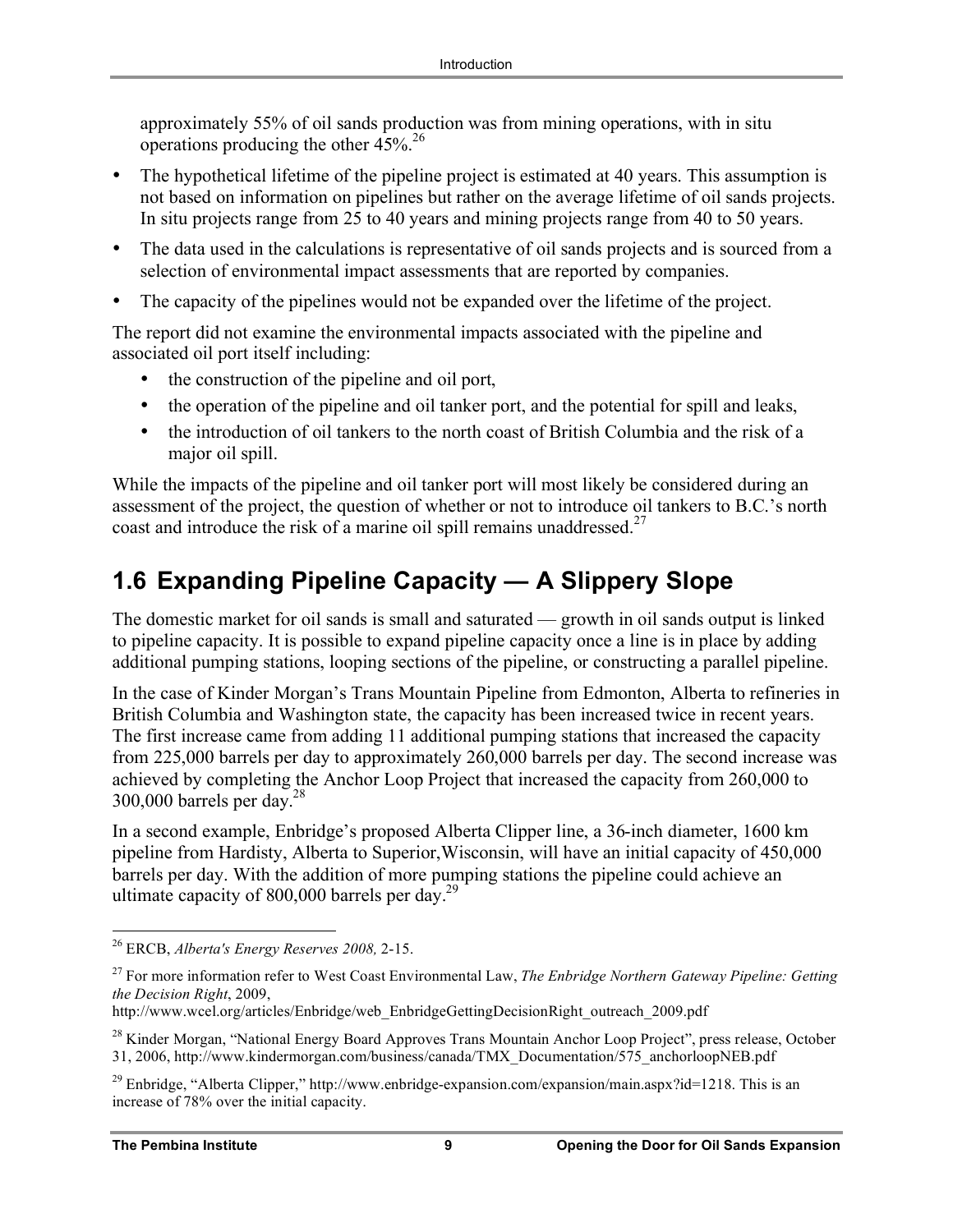The Enbridge Northern Gateway Pipelines Project proposes a 36-inch diameter, 1170 km long pipeline serviced by 10 pumping stations with a listed pumping rate of 525,000 barrels per day. This is the expected daily average over a one-year period accounting for periods of nonoperation (downtime). The actual peak flow rate — the highest instantaneous flow rate that could be achieved — for this proposed pipeline arrangement is unknown but is higher than 525,000 barrels per day. Given the forecasted growth in the oil sands and the state of emerging markets, it is fair to state that the capacity of the Northern Gateway Pipeline Project could be ramped up over time.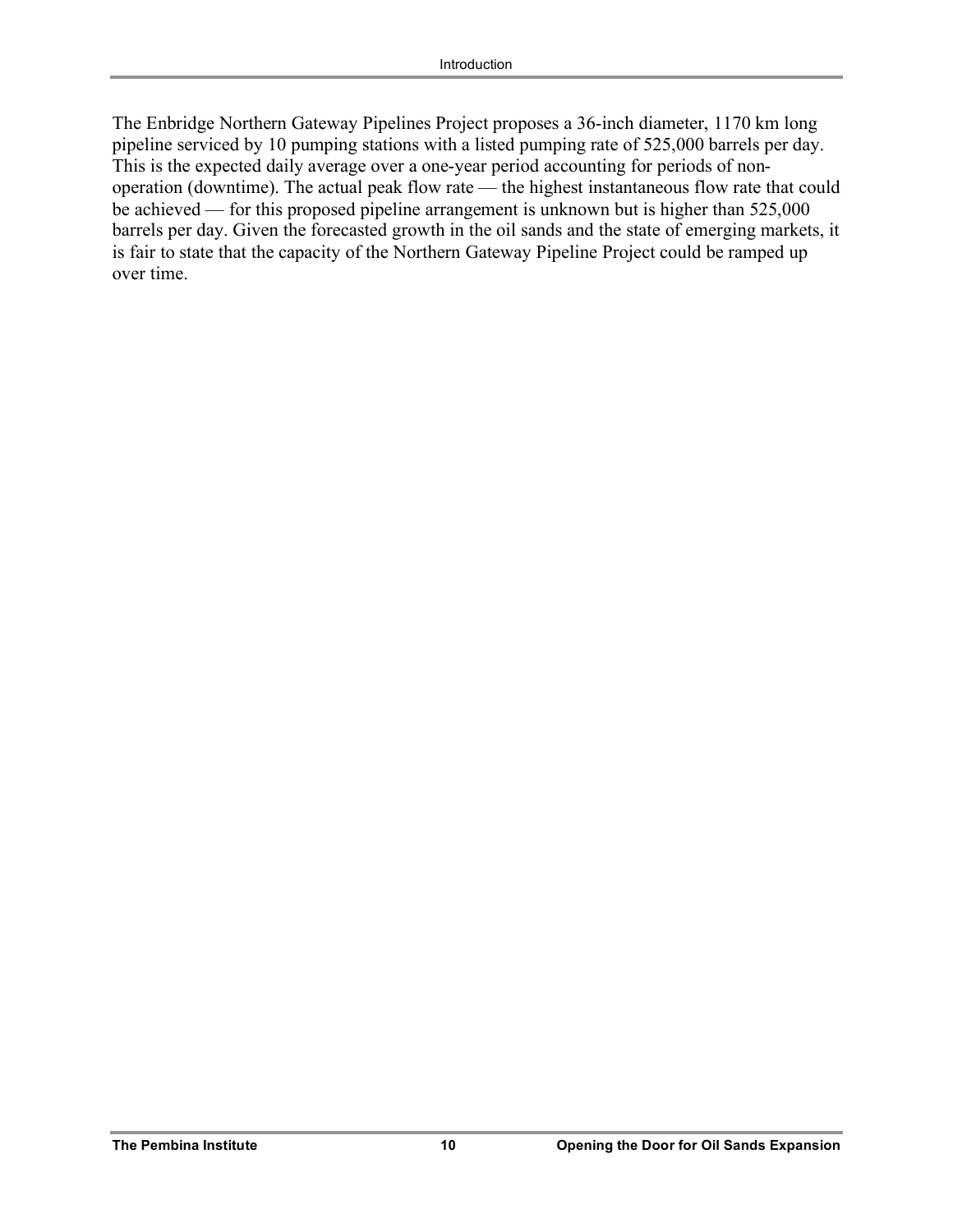# **2. Overview of Oil Sands Development**

## **2.1 Extracting Bitumen**

Depending on the depth of the reserves, tar-like oil sands deposits are either surface mined from open pits or heated with injected steam so the bitumen can flow to a well and be pumped to the surface (in situ recovery).

For shallow deposits (less than 75 metres), oil sands ore is surface mined and processed in an extraction plant to separate the bitumen from sand and other minerals. The dominant method of oil sands mining is the truck and shovel method (Figure 3). Large shovels dig oil sands ore and load it into the back of huge hauler trucks. Trucks transport the oil sands ore to crushers where it is broken down in smaller chunks, and the extraction process begins.



**Figure 3. Oil sands surface mining in the Athabasca Boreal Forest** Photo: Jennifer Grant, The Pembina Institute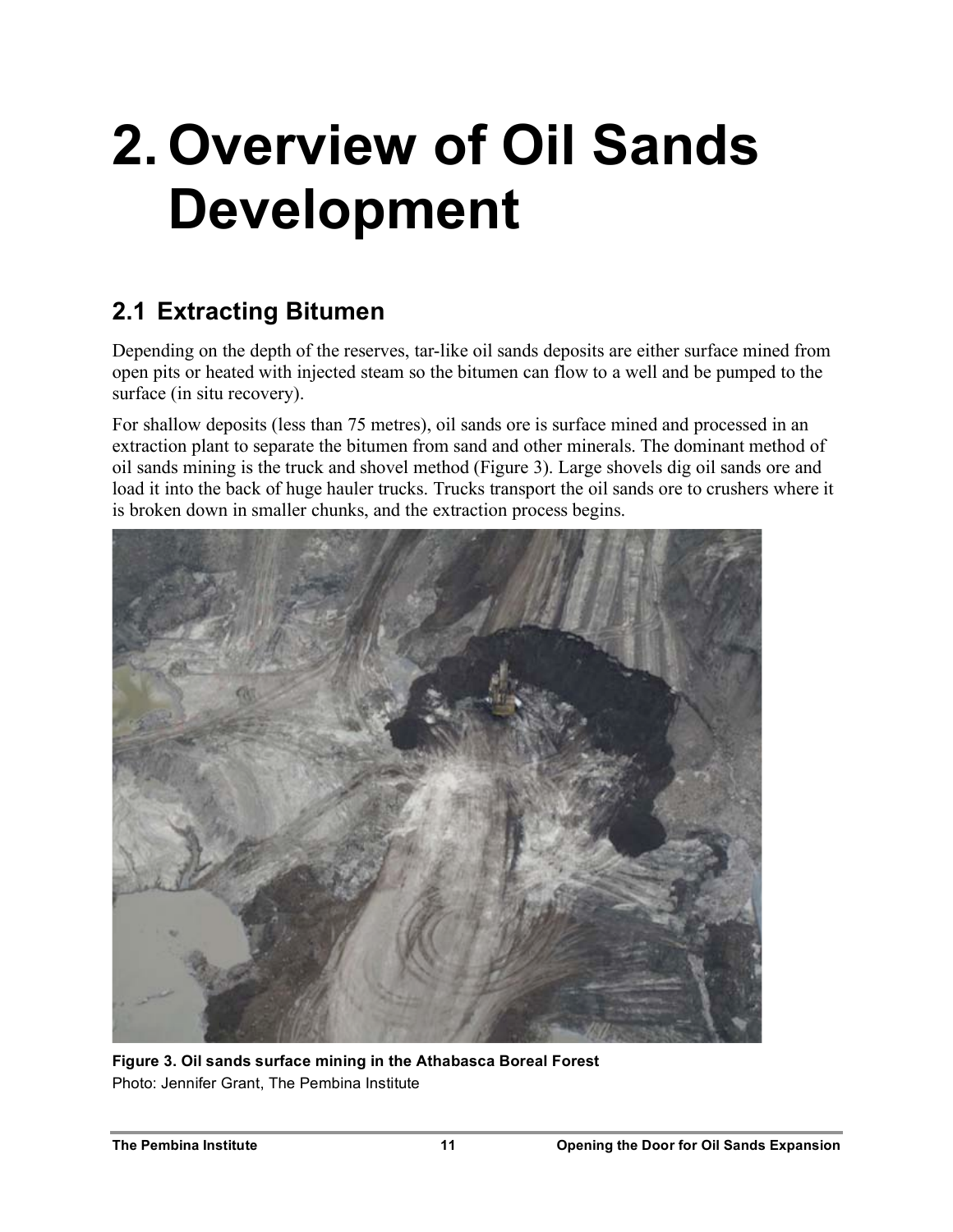Deeper deposits (greater than 75 metres) are exploited using in situ ("in place") techniques, such as steam assisted gravity drainage  $(SAGD)$ ,<sup>30</sup> where high pressure steam is injected into the ore, reducing its viscosity and allowing the oil portion to flow into a horizontal well (Figure X). SAGD consists of well pads ranging in size from one to seven hectares that are cleared of all vegetation; multiple pairs of horizontal wells (an injector well and a producer well) are drilled into the bitumen-containing formation. A large SAGD project can have up to 25 well pads spread over a 150-square-kilometre parcel of land crisscrossed by above-ground pipelines.<sup>31</sup> A central facility produces high-pressure steam that is carried by above-ground pipelines to the well pads where it is injected into the formation. The bitumen and water (from the condensed steam) then drains by gravity to the lower producer well where it is pumped to the surface.



**Figure 4. Steam assisted gravity drainage is the dominant technology used to extract deeper oil sands deposits**

Source: The Pembina Institute

<sup>&</sup>lt;sup>30</sup> Steam based recovery techniques such as SAGD are the only methods of in situ extraction used for commercial production. Other in situ methods such as vaporized solvent extraction, toe-to-heel air injection, and electrical heating have not been developed at commercial scale. A second steam-based thermal recovery technique, cyclic steam stimulation (CSS), is also being developed. A review of all approved and proposed in situ projects (i.e. currently non-operational) revealed that 92% (by rate of bitumen extraction) are SAGD.

<sup>31</sup> Petro-Canada, *Application for Approval of the Meadow Creek Project*, vol. 1 (1991): 3-4.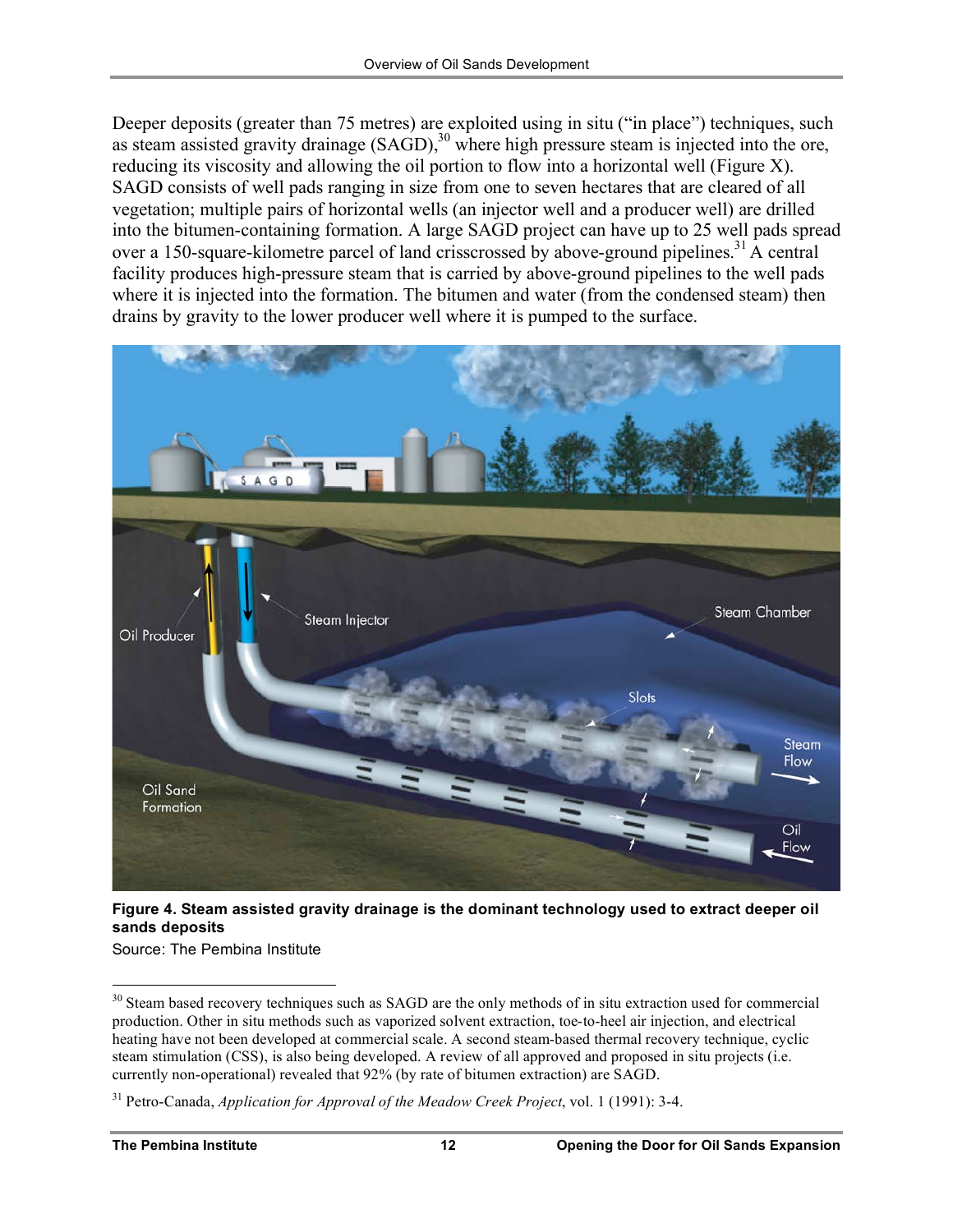After being separated from the sand, bitumen must be upgraded before it can be refined into gasoline, diesel, jet fuel and other hydrocarbon products. The upgrading process uses intense heat and pressure and the addition of hydrogen to convert the bitumen from thick, molasses-like material into a lighter, higher-quality synthetic crude oil that can be sent to refineries.

## **2.2 Environmental (Mis)management**

With each additional oil sands project approved and constructed in Alberta's boreal forest, the environmental impacts to air quality, boreal forest and wildlife, and fresh water resources increase. While the environmental impacts of each project might appear insignificant on their own, the cumulative environmental impacts of all the project could lead to irreversible ecological damage if not properly managed and mitigated. While government and industry have been successful in facilitating unconstrained oil sands expansion, parallel efforts to protect the environment have failed.

Some of the key gaps in the environmental management of the oil sands are:

- No absolute limits on air pollutants and greenhouse gases
- No absolute limit on tailings volumes
- No land use plan that protects wildlife and regional ecosystems
- No lower limit on flows of the Athabasca River below which oil sands water withdrawals would be stopped
- No environmental management plan to maintain the integrity of watersheds, most urgently the Muskeg River watershed
- No informed limit on groundwater extraction
- No certification standards for oil sands reclamation

For more information on environmental management of the oil sands region see *Taking the Wheel: Correcting the Course of Cumulative Environmental Management in the Athabasca Oil Sands*<sup>32</sup> and *Clearing the Air on Oil Sands Myths*<sup>33</sup>.

<sup>&</sup>lt;sup>32</sup> Chris Severson-Baker, Jennifer Grant and Simon Dyer, *Taking the Wheel: Correcting the Course of Cumulative Environmental Management in the Athabasca Oil Sands* (The Pembina Institute, 2008), http://pubs.pembina.org/reports/Taking\_the\_Wheel-report.pdf

<sup>33</sup> Jennifer Grant, Dan Woynillowicz and Simon Dyer, *Clearing the Air on Oil Sands Myths* (The Pembina Institute, 2009), http://pubs.pembina.org/reports/clearing-the-air-report.pdf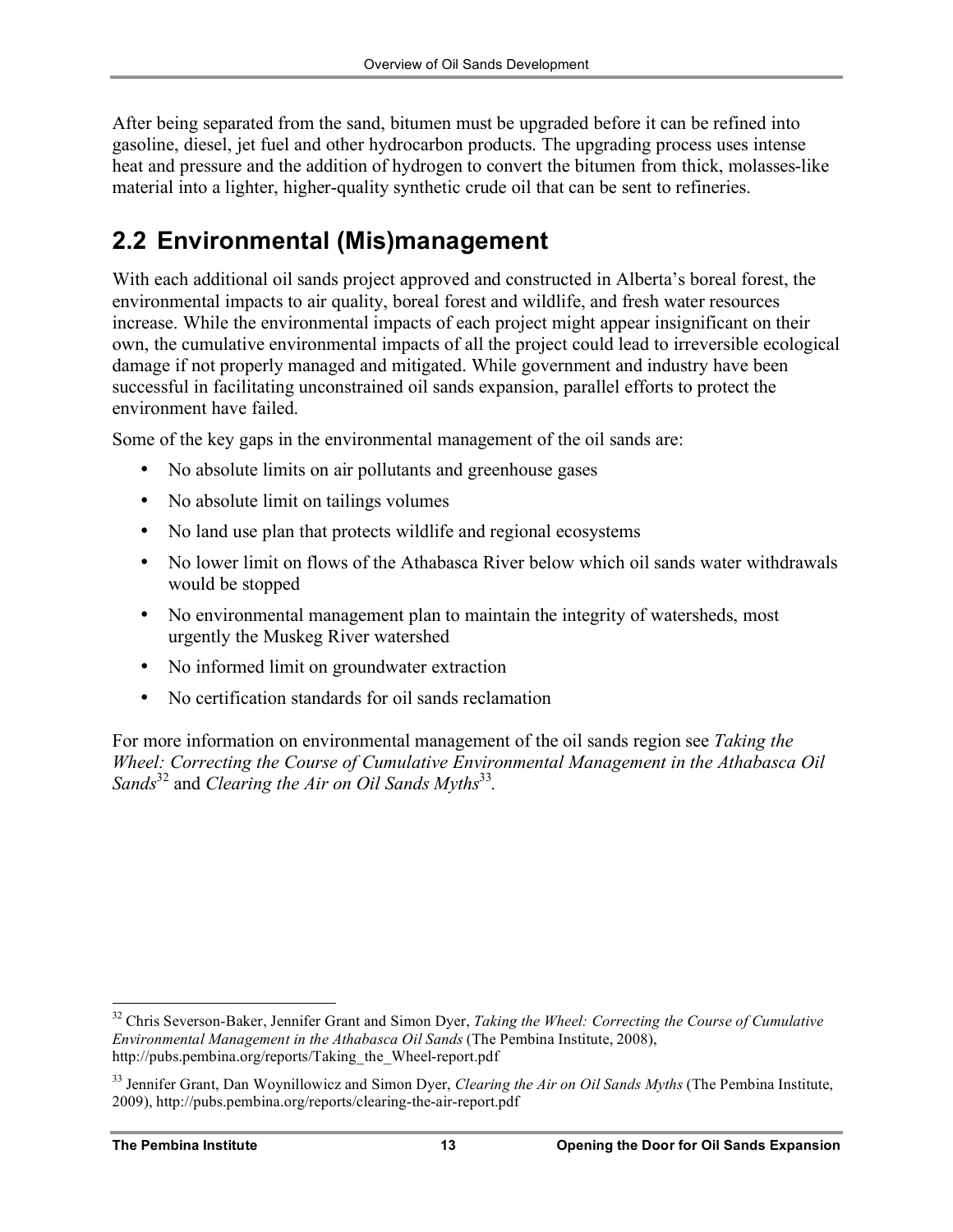## **3. Environmental Impacts of Increased Oil Sands Development**

If constructed, the Enbridge Northern Gateway Pipeline Project would allow an increase of 367,500 barrels per day of bitumen, a 28% increase from 2008 bitumen production rates. Based on the ratio of proposed in situ and mining projects (50% in situ and 50% mining) and the assumption that no upgrading would occur, the following impacts on climate, land, air and water were calculated. For a description of the calculations refer to Section 4; for a summary of the results see Table 1.

## **3.1 Greenhouse Gas Emissions**

#### **3.1.1 Impacts**

Oil sands are the fastest-growing source of greenhouse gas (GHG) emissions in Canada. The Northern Gateway Pipeline Preojct would facilitate the emission of 6.5 Megatonnes of greenhouse gases annually due to expanded oil sands production. Over a 40-year hypothetical lifetime of the pipeline project, 260 Megatonnes of greenhouse gases will be emitted.

- The annual GHG emissions are equivalent to the emissions from 1.6 millions cars each year.
- The province of British Columbia emitted 71 Megatonnes in 2007 and has legislated to reduce these emissions to 47.6 megatonnes a year by 2020. The annual emissions from increased oil sands development would represent 17% of B.C.'s 2020 legislated target.
- In 2007, B.C.'s largest single point source, an industrial facility, emitted 1.14 megatonnes of GHGs $^{34}$

#### **3.1.2 Background**

Production of synthetic crude oil from the oil sands uses significantly more energy — primarily in the form of natural gas — and produces significantly more greenhouse gas pollution than conventional oil production.

In a business-as-usual projection, GHG emissions from oil sands are expected to rise from 4% of national emissions in 2006 to 12% in 2020, and account for 44% of the total increase in Canada's

 $34$  Rio Tinto Alcan's Kitimat Aluminum Smelter released 1,137,107.82 tonnes of CO<sub>2</sub> equivalent in 2007. Environment Canada, "2007 Emissions Data, Table 3: Summary of GHG Emissions by Facility," http://www.ec.gc.ca/pdb/ghg/onlinedata/kdt\_t3\_e.cfm?year=2007.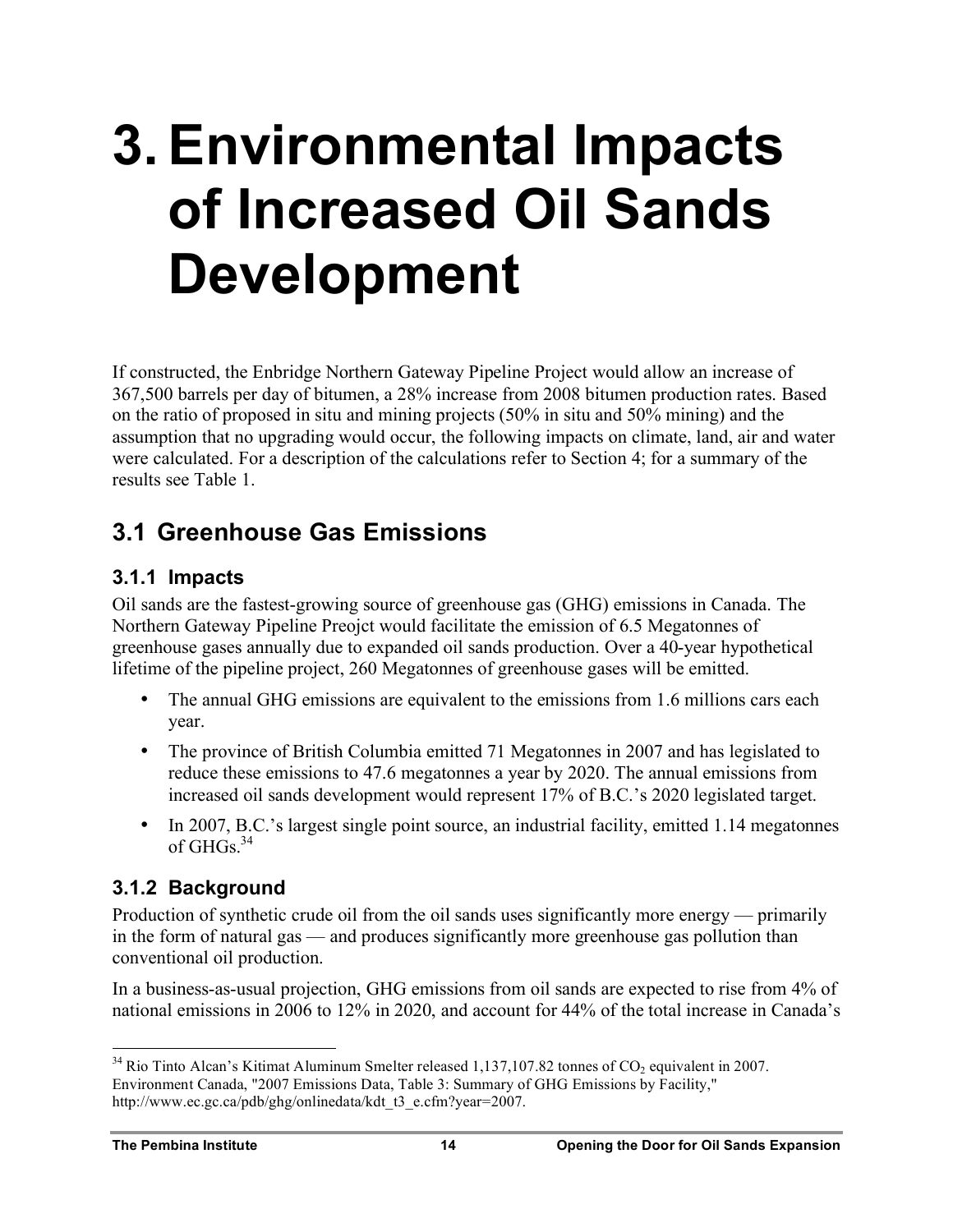emissions over that period.<sup>35</sup> Although there is quite a wide variation from one oil sands plant to the next, producing a barrel of oil from the oil sands is more than three times as greenhouse gasintensive as Canadian conventional oil production.<sup>36</sup> Canada does not have regulations in place to drive reductions in greenhouse gas emissions consistent with its current government policy announcements.37 Canada is considered a laggard on climate change within the international community.38

For more information on climate change and greenhouse gas emissions see *Oil Sands Fever: The Environmental Implications of Canada's Oil Sands Rush39.* 

## **3.2 Natural Gas Consumption**

#### **3.2.1 Impacts**

Natural gas is a significant source of energy for oil sands operations. The increased production due to this project would consume 74 billion cubic feet of natural gas per year. Over the project's hypothetical 40-year lifetime, three trillion cubic feet of natural gas will be consumed.

- This is equivalent to 34% of British Columbia's gas consumption for residential, commercial, and industrial uses.<sup>40</sup>
- This is the annual energy needed to heat 1.3 million households in Canada.<sup>41</sup>

38 Jan Burck, Christoph Bals, Simone Ackermann, *Climate Change Performance Index Results 2009*, (German Watch and Climate Action Network Europe, December 2008), www.germanwatch.org/ccpi.htm. Canada placed second last (56th of 57) among the world's biggest emitters of greenhouse gases.

39 Dan Woynillowicz, Chris Severson-Baker, and Marlo Raynolds, *Oil Sands Fever: The Environmental Implications of Canada's Oil Sands Rush* (The Pembina Institute, 2005), http://pubs.pembina.org/reports/OilSands72.pdf

 $^{40}$  B.C. consumed 215 billion ft<sup>3</sup> of natural gas in 2006 for residential, commercial and industrial purposes. Ministry of Energy, Mines and Petroleum Resources, *Oil and Gas Production and Activity in British Columbia, Statistics and Resource Potential 1996-2006*, www.empr.gov.bc.ca/OG/oilandgas/statistics/Documents/5839\_OilnGas\_Bro.pdf.

<sup>41</sup> Total space heating demand for all Canadian households: 794 x 10<sup>15</sup> joules (Natural Resources Canada, *Energy Use Data Handbook*, 2006, http://oee.nrcan.gc.ca/publications/statistics/handbook06/pdf/handbook06.pdf); total number of Canadian households:  $12,756 \times 10^3$ ; therefore  $62.26 \times 10^9$  joules per Canadian household. One cubic meter of gas provides 38.26 x 10<sup>6</sup> joules of energy (high heating value conversion factor from StatsCan, *Report on Energy Supply and Demand in Canada, 2005*), therefore 1,627 m<sup>3</sup> or 57,500 ft<sup>3</sup> per year per Canadian household for space heating.  $73.7$  million  $ft^3$  of gas could therefore heat 1.3 million households.

 <sup>35</sup> Environment Canada, *Turning the Corner: Detailed Emissions and Economic Modelling* (2008), 42, http://www.ec.gc.ca/doc/virage-corner/2008-03/pdf/571\_eng.pdf.

<sup>&</sup>lt;sup>36</sup> Alex D. Charpentier, Joule A. Bergerson, and Heather L. MacLean, "Understanding the Canadian Oil Sands Industry's Greenhouse Gas Emissions," *Environmental Research Letters* 1 (2009).

<sup>37</sup> Matthew Bramley and Clare Demerse, *Evaluation of the Government of Canada's Greenhouse Gas Reduction Policies, Prepared for the Climate Change Performance Index 2009*, November 2009, 3. http://climate.pembina.org/pub/1751.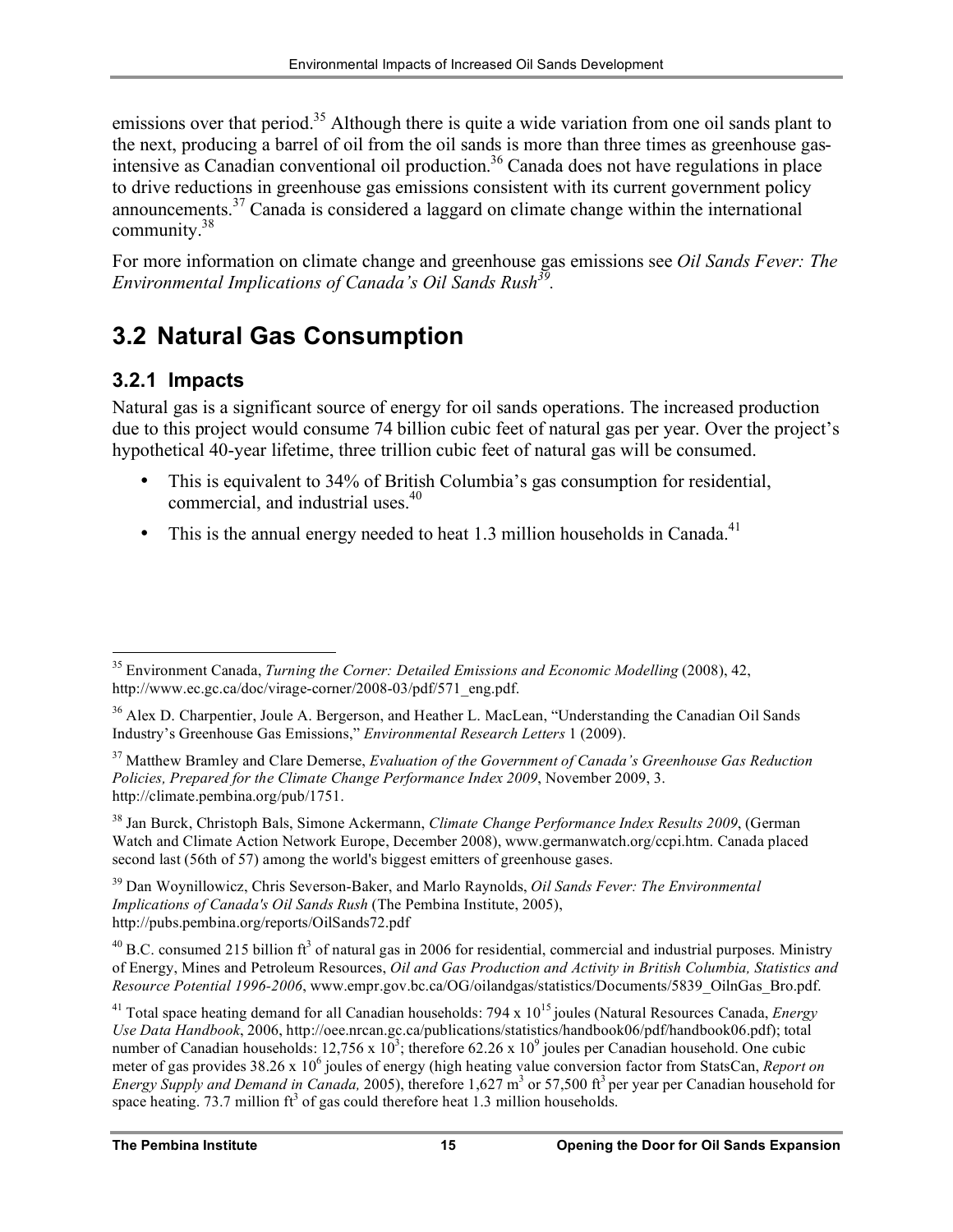#### **3.2.2 Background**

Both surface mining and in situ operations are energy intensive. Natural gas is used both to generate the heat necessary to extract the bitumen from the oil sands and as a source of hydrogen to upgrade the bitumen into synthetic crude oil.

Consuming natural gas to produce bitumen is an inefficient process, turning a relatively cleanburning fuel into a more carbon-intensive fuel. There are other more efficient uses for natural gas; for example, a vehicle powered by natural gas would generate 48% lower GHG emissions than a vehicle powered by gasoline derived from oil sands on a life-cycle basis.<sup>42</sup>

In addition, the land use impacts from natural gas extraction are relatively large due to the land fragmentation effects of lines, roads and pipelines.<sup>43</sup>

## **3.3 Land Impacts in the Boreal Forest**

#### **3.3.1 Impacts**

Land impacts from both in-situ and mining projects are significant and have the potential to fragment vast areas of Alberta's boreal forest. The Northern Gateway Pipeline Project would impact an additional 11.5 square kilometres of land annually due to expanded oil sands production. Over the project's hypothetical 40-year lifetime, 460 square kilometres of land would be affected.

- The annual land impact is equivalent to 2,148 football fields.
- The lifetime impact equals to the area of 115 Stanley Parks<sup>44</sup>, or four times the area of the City of Vancouver.45

#### **3.3.2 Background**

Oil sands deposits underlay 142,000 square kilometres of northeastern Alberta.<sup>46</sup> The area is covered with boreal forest, a complex array of upland forested areas and wetlands, including bogs, fens, swamps, marshes, and shallow open-water ponds. Canada's boreal forest serves highly valuable ecological functions by storing fresh water in its wetlands and lakes, storing carbon in its trees, soil and peat, as well as providing habitat for animals such as migratory song birds, waterfowl, bears, wolves, and caribou. Since oil sands development began the Government of Alberta has leased 79,000 km<sup>2</sup> of land for oil sands development  $47$ — an area the size of New

 <sup>42</sup> Matthew McCulloch et al., *Mackenzie Gas Project Greenhouse Gas Analysis* (The Pembina Institute, 2007), 24, http://pubs.pembina.org/reports/mgp-ghg-consolidated-report.pdf

<sup>&</sup>lt;sup>43</sup> Sarah M Jordaan, David W Keith and Brad Stelfox, "Quantifying Land Use of Oil Sands Production: A Life Cycle Perspective," *Environmental Research Letters,* 4, no. 2 (2009).

 $44$  The area of Stanley Park in Vancouver is approximately 4 km<sup>2</sup>.

<sup>&</sup>lt;sup>45</sup> The area of the City of Vancouver is approximately 115 km<sup>2</sup>.

<sup>46</sup> ERCB, *Alberta's Energy Reserves 2008,* 2-4.

 $47$  Alberta Energy, personal communication, May 19, 2009. The total area leased for in situ development as of May 19, 2009 is 7,929,827 hectares.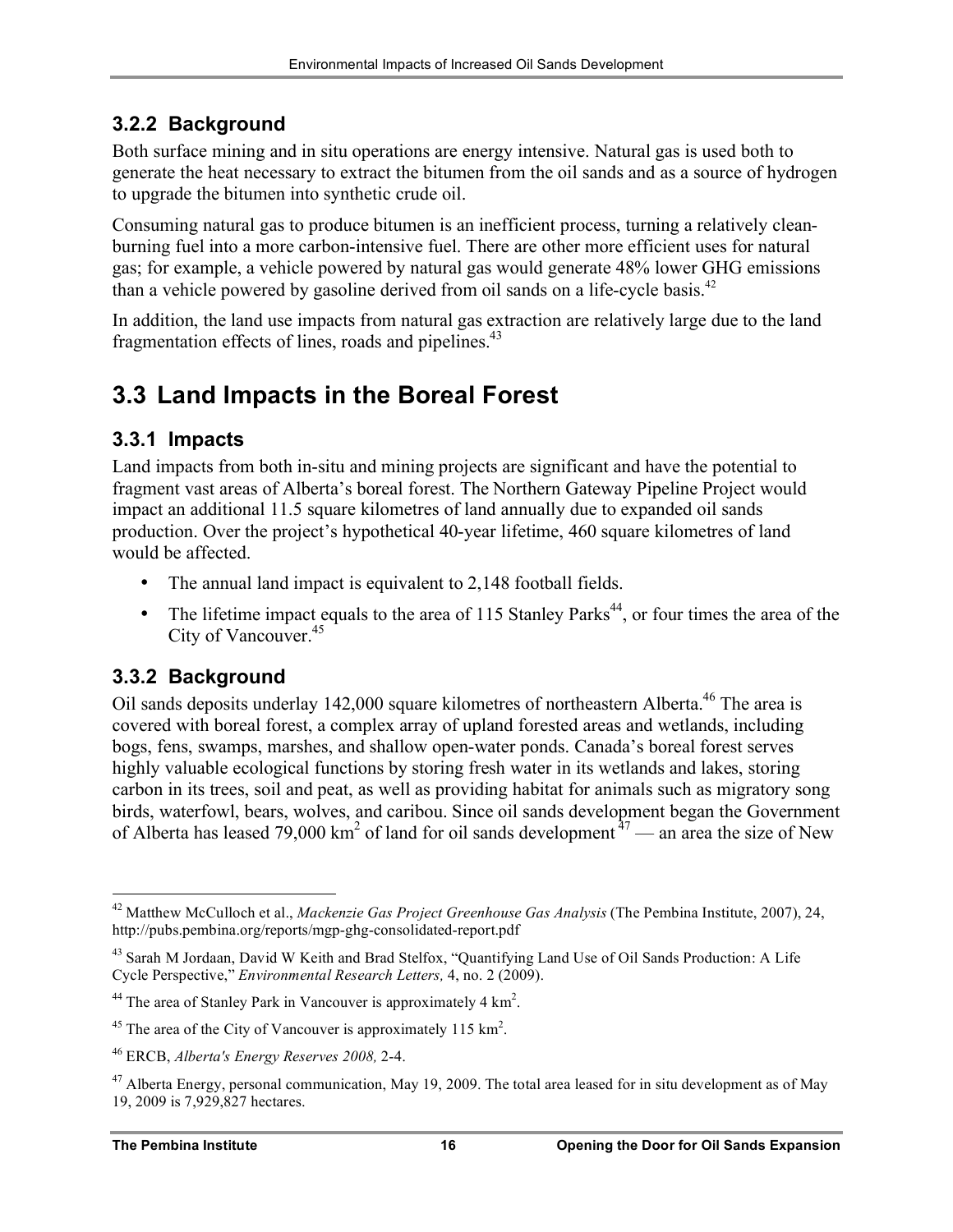Brunswick — without any assessment of surface impacts or consultation with First Nations communities.

Both forms of oil sands extraction, in situ and mining, are damaging to the boreal forest ecosystem. In situ extraction — which may be the development method used for 80% of the oil sands deposit — requires a network of seismic lines, roads, power line corridors, pipelines and other infrastructure. The direct footprint of these disturbances is less than mining, but because the disturbances are widely distributed, they create a patchwork of fragmented habitat. Since the ecological effects of each cleared area extends out into the surrounding forest, the majority of the forest in tenure areas will be impacted.<sup>48</sup> This creates a serious threat to biological diversity because it reduces the amount of habitat available and limits the movement patterns of wildlife and birds.<sup>49</sup> A University of Calgary study confirmed that land impacts per barrel of in situ extraction are comparable to mining when the indirect impacts from fragmentation are considered.<sup>50</sup>



**Figure 5. A stockpile of merchantable timber removed by oil sands mining operations** Photo: Jennifer Grant, The Pembina Institute

A recent report from Environment Canada noted that all the threatened woodland caribou herds in northern Alberta are on the way to extirpation, largely as a result of the cumulative footprint of

 <sup>48</sup> Richard Schneider and Simon Dyer, *Death by a Thousand Cuts: The Impacts of In Situ Oil Sands Development on Alberta's Boreal Forest* (Canadian Parks and Wilderness Society and The Pembina Institute, 2005), 11, http://pubs.pembina.org/reports/1000-cuts.pdf

<sup>49</sup> Woynillowicz Severson-Baker and Raynolds, *Oil Sands Fever,* 37.

<sup>50</sup> Jordaan, Keith and Stelfox, "Quantifying Land Use."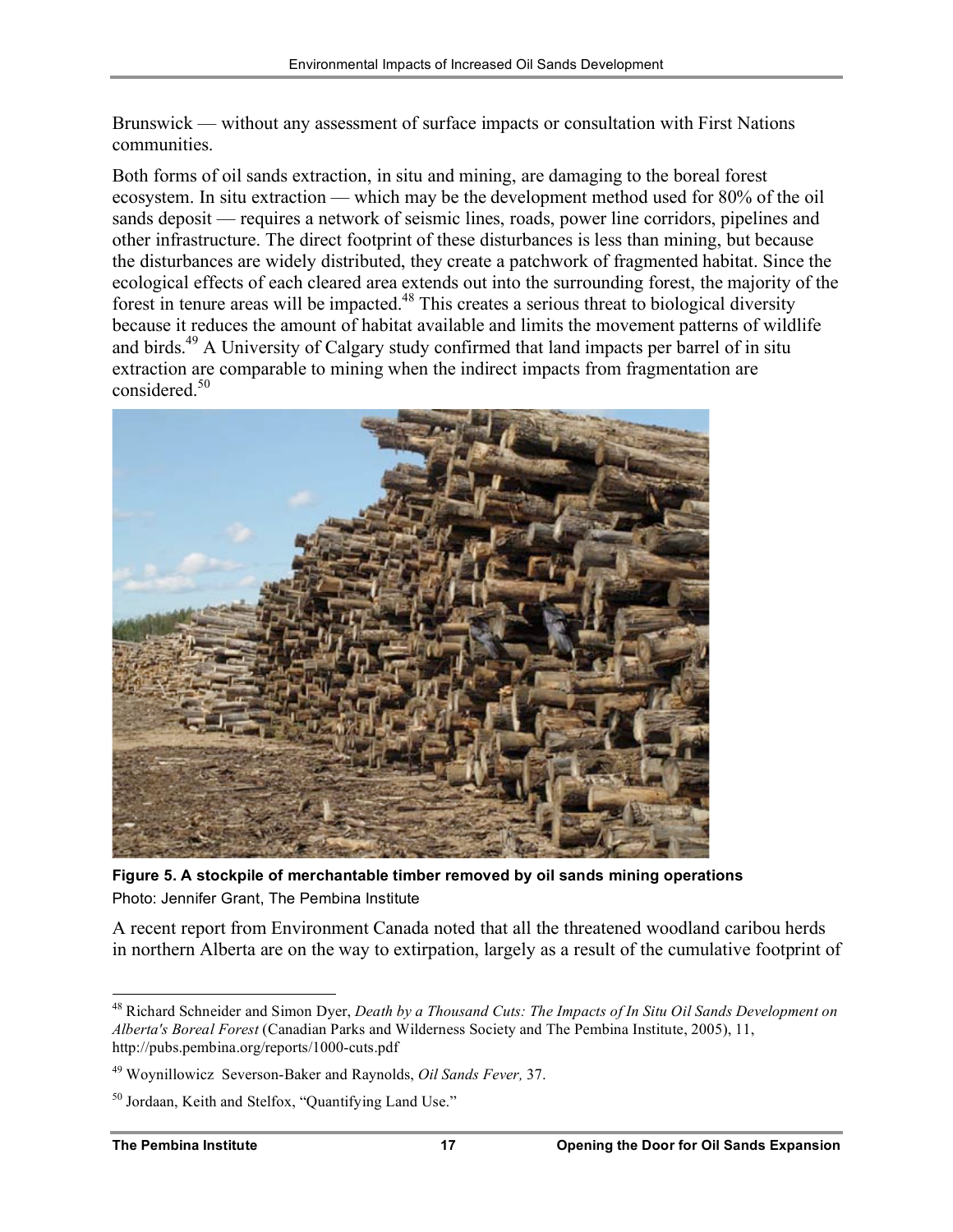industrial development (including in-situ oil sands development) within their ranges.<sup>51</sup> Harm could come to 14.5 million breeding birds from direct habitat loss and to as many as 76 million birds from fragmentation and habitat degradation over a 30 to 50 year period.<sup>52</sup>

Mineable oil sands underlie almost 5,000 square kilometres of boreal forest in the Athabasca formation.<sup>53</sup> Oil sands mining permanently changes large tracts of land by diverting rivers, draining complex wetland systems (which include bogs and fens) and stripping away soils for open pit mining operations. The reclaimed landscape that is currently being proposed by industry will be radically different from its original form. Since the 1960s, 520 square kilometers<sup>54</sup> of land has been cleared and disturbed as a result of oil sands mining. Oil companies report that they have reclaimed 13.6% of the area, but to date the province has certified only 0.2% (about 1 square kilometer) as reclaimed.<sup>55</sup>

For more information on impacts on the boreal forest from in situ production and mining see *Death by a Thousand Cuts* and *Oil Sands Fever*. For more information on the status of reclamation of oil sands lands see *Fact or Fiction: Oil Sands Reclamation*.

## **3.4 Troubled Waters**

#### **3.4.1 Impacts**

Water supply is a growing concern in the Athabasca watershed. The Northern Gateway Pipeline Project would consume an additional 200 million barrels per year due to expanded oil sands production. Over the project's hypothetical 40-year lifetime, 8 billion barrels of water will be consumed.

- The annual water consumption would equal that of a city with a population of  $250,000^{56}$
- A city returns almost all of the water its citizens use back into the river after treatment. In contrast, all water consumed by oil sands operations ends up in the oil sands formation (in the case of in situ) or in tailings lakes (in the case of mines).

 <sup>51</sup> Environment Canada, *Scientific Review for the Identification of Critical Habitat for Woodland Caribou (*Rangifer tarandus caribou*), Boreal Population, in Canada,* 2008, https://www.registrelepsararegistry.gc.ca/virtual\_sara/files/Caribou%5FFull%5F0409%5Fe%2Epdf

<sup>52</sup> Jeff Wells et al, *Danger in the Nursery: Impact on Birds from Tar Sands Oil Development in Canada's Boreal Forest* (Natural Resources Defense Council, 2008), v, http://www.nrdc.org/wildlife/borealbirds.pdf

<sup>53</sup>ERCB, *Alberta's Energy Reserves 2008,* 2-7. This is a new figure inconsistent with previously published Government of Alberta material reporting  $3,500 \text{ km}^2$ .

<sup>54</sup> Alberta Environment, Personal communication, November 2008.

<sup>55</sup> Jennifer Grant et al, *Fact or Fiction: Oil Sands Reclamation* (The Pembina Institute, 2008), http://pubs.pembina.org/reports/fact-or-fiction-report-rev-dec08.pdf

<sup>56</sup> The average individual in Canada consumes 786 bbl of water per year. Natural Resources Canada, "Domestic Water Consumption, 1999," http://atlas.nrcan.gc.ca/site/english/maps/freshwater/consumption/domestic/1. 200 million barrels of water divided by 786 barrels equals 250,000 barrels per person per year.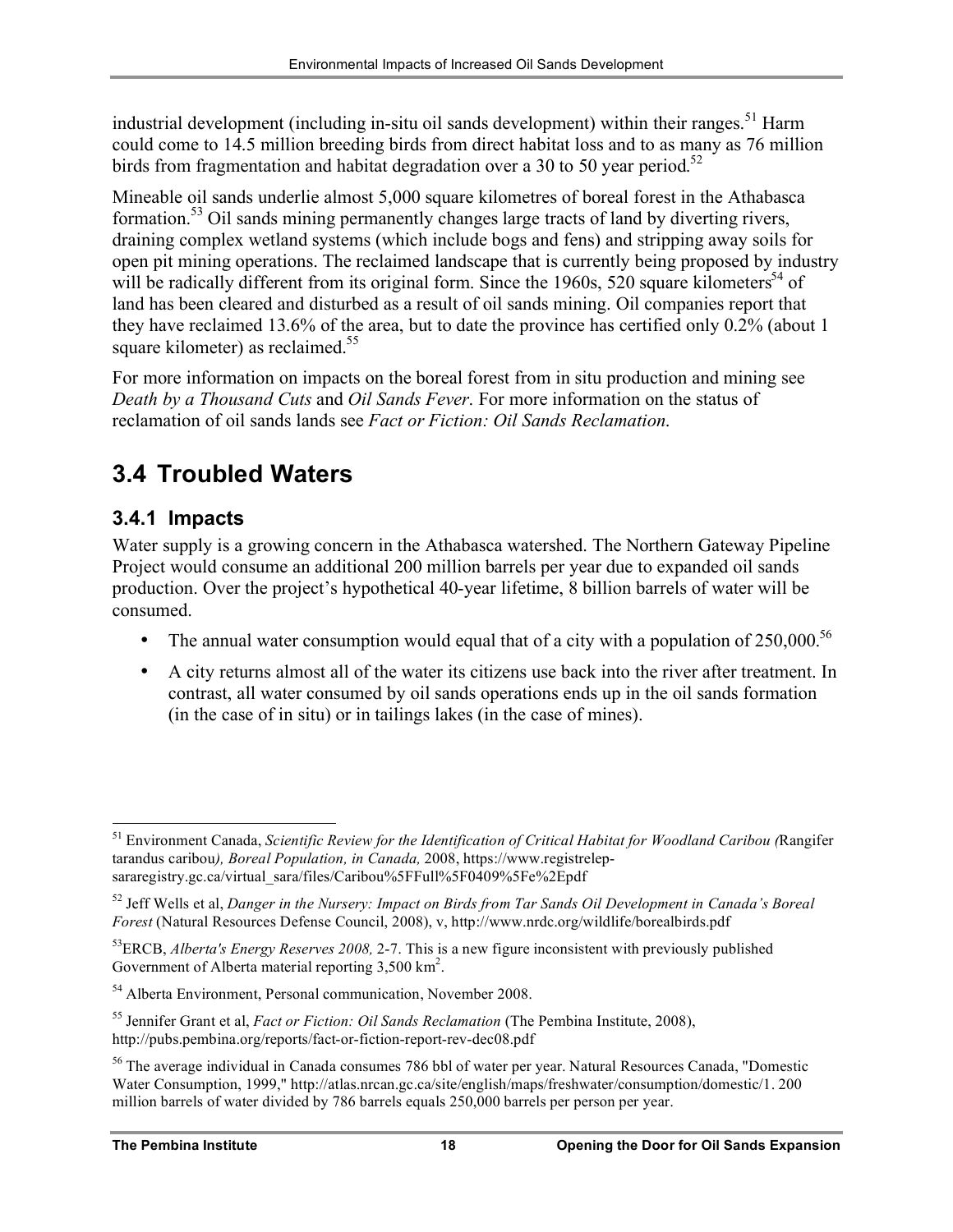#### **3.4.2 Background**

Oil sands mines are large consumers of fresh water from the Athabasca River. It takes between 2 and 4 barrels of fresh water to extract a single barrel of bitumen. 57 While companies have processes to recycle water, it becomes contaminated during the washing process, therefore fresh water must be continually added. As a result very large quantities of water are removed from the Athabasca River. In 2007, the water allocation for oil sands mining operations in the Athabasca Basin was more than 550 million  $m^3$ /year.<sup>58</sup> Of this nearly 80% was allocated from the Athabasca River, with the remainder coming almost equally from groundwater and surface runoff<sup>59</sup>

The mining operations not only use large volumes of water from the Athabasca River, they also impact groundwater. $^{60}$  Much of the surface overlying the bitumen is covered by muskeg, wetlands and peatlands, which must be drained before the overburden can be cleared to access the bitumen. This naturally impacts surface flows in the area. Once a mining area is reclaimed, there will be larger areas of dry uplands. With the area of natural spongy peat land reduced, there will be more rapid runoff to the rivers and an impact on groundwater levels. This could, in turn, also affect the Athabasca and other rivers.<sup>61</sup>

For in situ development, 0.6 to 0.9 barrels of water are needed to extract<sup>62</sup> and upgrade<sup>63</sup> one barrel of bitumen. This volume is in addition to the water that is recycled through the processes. In situ projects largely use saline and non-saline groundwater. The impacts of in situ operations on shallow non-saline groundwater occur over a wide area and add to the impacts on

<sup>59</sup> Data provided by Alberta Environment shows that in 2007 the surface water allocations from the Athabasca River (including the Tar River) were approximately 440 million  $m^3$ /year. The surface runoff allocation is likely to be over 54 million per year, but the absolute figure depends on how much of Imperial's Kearl allocation is taken from the Athabasca River, and how much from surface runoff. The total groundwater allocation for energy production in the basin is likely to be more than 51 million  $m^3$ /year, but could be up to 61 million  $m^3$ /year, if the Kearl project takes a larger proportion of its total allocation from groundwater.

60 For a more detailed description of the impacts, see Mary Griffiths, Amy Taylor and Dan Woynillowicz, *Troubled Waters, Troubling Trends: Technology and Policy Options to Reduce Water Use in Oil and Oil Sands Development in Alberta* (The Pembina Institute, 2006), 30–35 and 67–81, http://pubs.pembina.org/reports/TroubledW\_Full.pdf.

61 Bruce Peachey, *Strategic Needs for Energy Related Water Use Technologies: Water and the EnergyINet*  (EnergyINet, 2005), 36, http://www.aeri.ab.ca/sec/new\_res/docs/EnergyINet\_and\_Water\_Feb2005.pdf. Peachey cites a personal communication with Dr. Kevin Parks, Alberta Geological Survey (AGS), who stated that the AGS estimates that 15–25% of river channel flows in northeastern Alberta are directly contributed by groundwater.

62 Griffiths et al, *Troubled Waters, Troubling Trends*, 16.

 $57$  For oil sands mining, approximately 12 barrels of water are needed to produce each barrel of bitumen in surface mined oil sands operations. Approximately 70% of this water is recycled, leaving a net use of about four barrels of water per barrel of bitumen production. (R. J. Mikula ,V. A. Munoz, and O. Omotoso, "Water Use in Bitumen Production: Tailings Management in Surface Mined Oil Sands" presented at the World Heavy Oil Congress, Edmonton, 2008, 1, http://canmetenergy-canmetenergie.nrcan-rncan.gc.ca/fichier.php/codectec/En/2008- 097D/2008-097\_en.pdf)

<sup>&</sup>lt;sup>58</sup> This figure is based on the initial allocation for Imperial's Kearl project, but the licence permits an increase in the volume of water withdrawn from the Athabasca River at later stages in the project.

<sup>&</sup>lt;sup>63</sup> Randy Provencal, Shell Canada Limited, personal communication, March 2006. In 2005 Shell diverted  $6,254,580m<sup>3</sup>$  water for the Scotford upgrader (75% of the licence limits), to produce 3,447,500 m<sup>3</sup> of oil (56,575,000 barrels). See also Shell Canada, *Scotford Upgrader Project Application* (1998), vol. 1, i. and 4-1 for initial project design figures.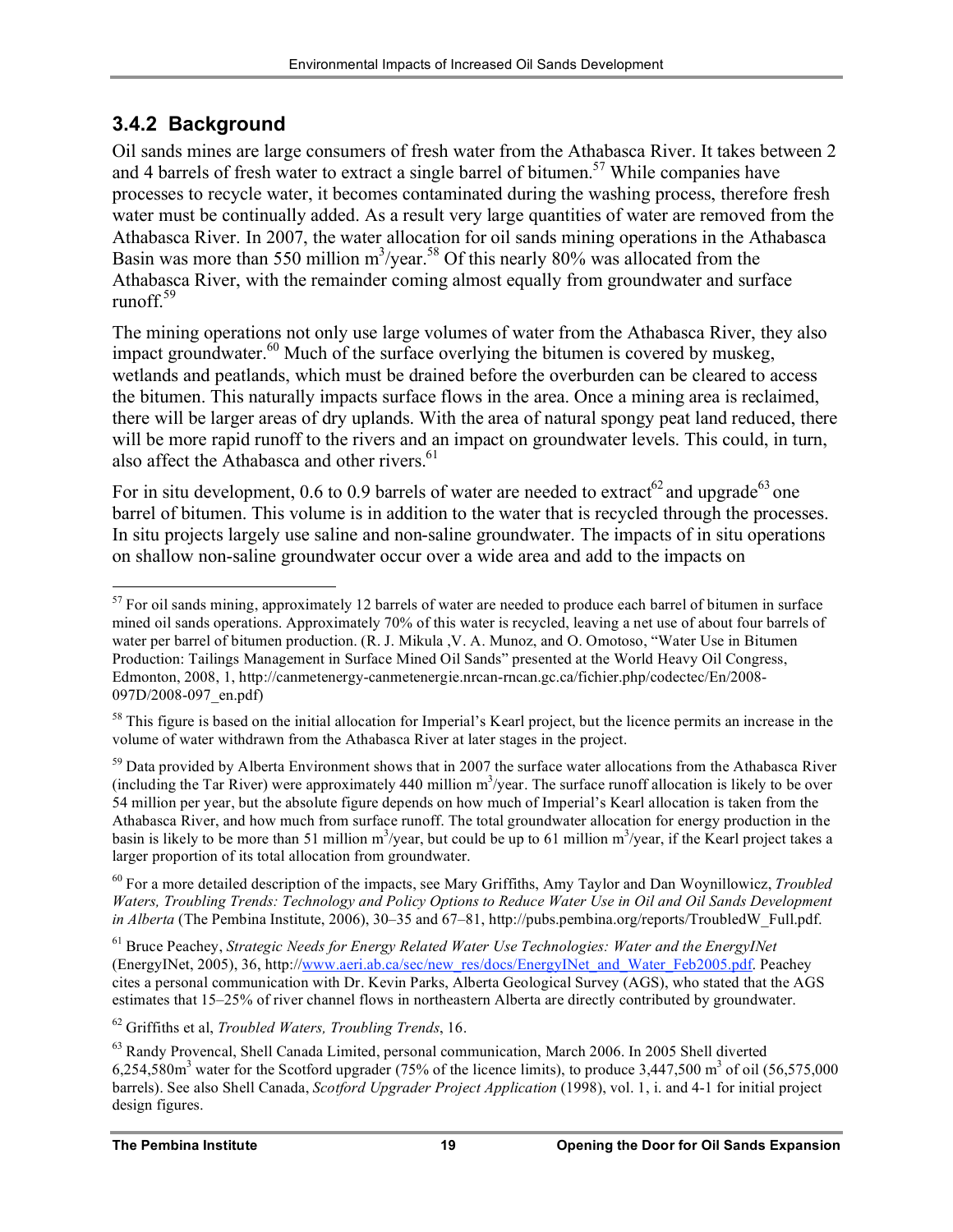groundwater from oil sands mining operations along the Athabasca River. Companies must be required to look very carefully for alternatives to non-saline groundwater.

Fresh water used for in situ operations is permanently removed from the watershed. Although most of the injected steam is pumped back to the surface as water with the bitumen, some remains in the formation. Before the water is recycled to generate more steam it must be treated to remove contaminants, and the residual from the treatment process is either sent for deep well disposal or, in some cases, to landfill. Thus, a constant supply of make-up water is required. Where fresh groundwater is used, it will gradually be recharged by precipitation and inflows from other areas, but it is estimated that it will take decades for an aquifer to recover after in situ operations and water withdrawals cease.<sup> $64$ </sup> Companies can only make educated guesses about the length of time it will take aquifers to recover, because they admit "it is very difficult to measure natural groundwater recharge rates."65 It is even more difficult to anticipate the effect of climate change on the rate of recharge. While the impact of one well may be small, the cumulative impact of a large number of in situ operations, each operating for 30 to 40 years, could be extremely large.<sup>66</sup>

For more information about the use of freshwater and groundwater to wash oil from the sands in mining operations see *Oil Sands Fever* or *Troubled Waters, Troubling Trends*.

## **3.5 Toxic Tailings Production**

#### **3.5.1 Impacts**

The production of tailings, which are the waste product of oil sands mining, is a significant problem because of concerns about toxicity and the problem of finding a long-term storage and reclamation solution. The Northern Gateway Pipeline Project would produce 70,000 barrels per day of "mature fine tailings" due to expanded oil sands production.

- Tailings would fill 4.4 Olympic swimming pools every day. $67$
- Tailings would fill one and a half BC Place stadiums every year.<sup>68</sup>

#### **3.5.2 Background**

Tailings are the liquid waste product created by bitumen extraction in oil sands mines. Once the oil sands ore is mixed with hot water (and sometimes caustic soda) to wash oil from sand, the slurry is then pumped via pipeline to the extraction plant. The extraction process separates the bitumen from the oil sand. The slurry mixture from the hydro-transport pipeline goes into tanks

 <sup>64</sup> Griffiths et al, *Troubled Waters, Troubling Trends*, 85.

<sup>65</sup> ConocoPhillips, *Surmont Thermal Project Submission to the EUB and Alberta Environment Application and EIA,*  vol. 2, part 3 (2001), 3–14.

<sup>&</sup>lt;sup>66</sup> The potential impacts of in situ operations on fresh groundwater are discussed in more detail in Griffiths et al, *Troubled Waters, Troubling Trends*, especially pp. 85–90.

 $67$  An Olympic swimming pool contains 15,700 barrels of water.

<sup>68</sup> The volume of BC Place Stadium is 16 million barrels.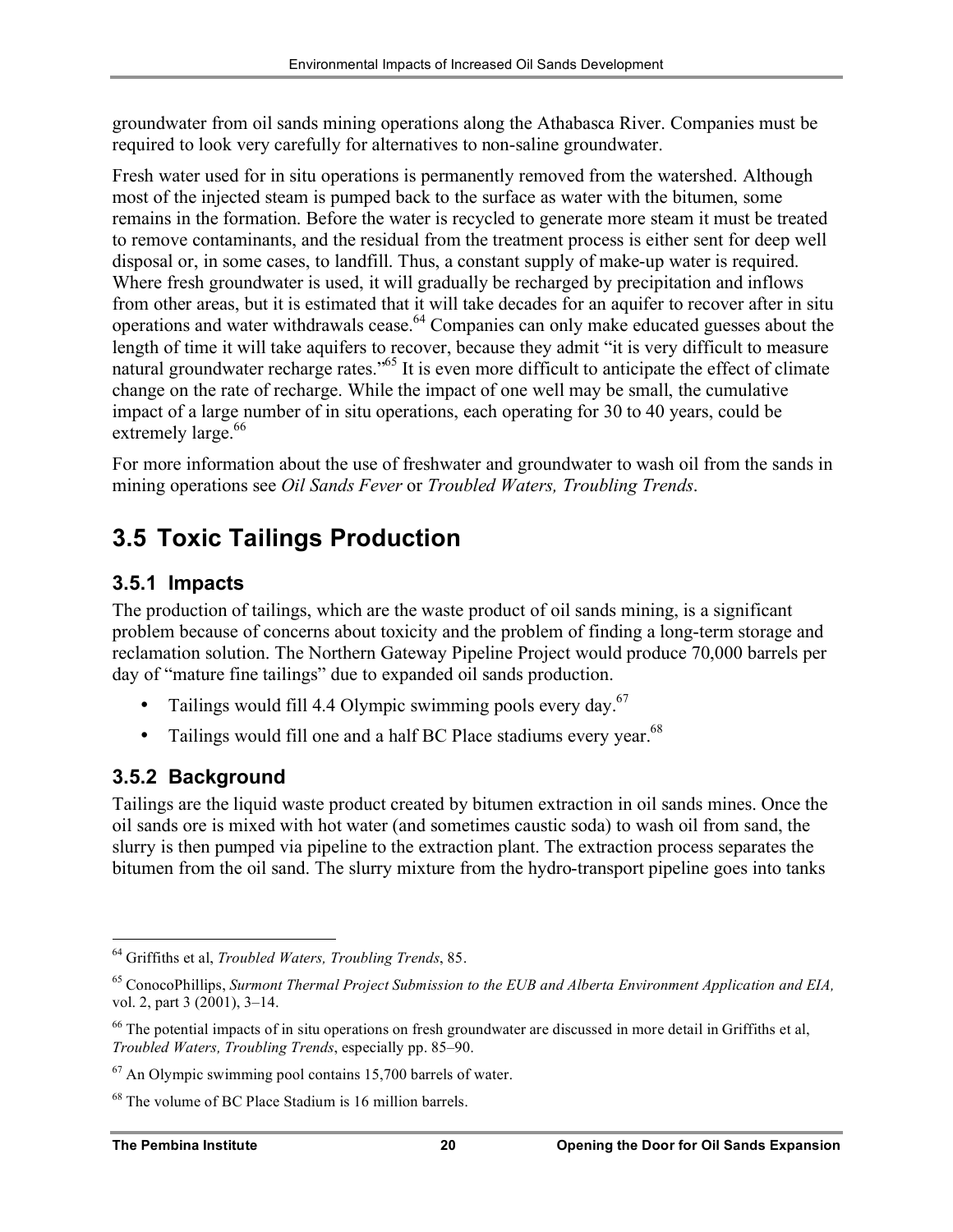where it settles into layers: the bitumen floats to the surface, the sand settles to the bottom, and in between floats a murky water layer called middlings.<sup>69</sup>

The sand and middlings make up the waste byproduct called tailings and consist of water, sand, silt clay, unrecovered hydrocarbons and water with dissolved components.<sup>70</sup> Tailings toxicity comes from compounds including residual bitumen, naphthenic acids, phenolic compounds, ammonia-ammonium, and metals. Given the toxic composition of tailings, tailings waste must be held and managed on site. The tailings slurry is pumped hydraulically to deposition sites, called tailings lakes or end pit lakes, where it is left to separate and settle. This settling could take anywhere from a few decades to as much as 125 to 150 years, depending on the tailings management and technologies employed and the proportion of fine materials in the mined oil sands. $71$ 



Figure 6. Tailings lakes in the Athabasca Boreal Forest currently occupy 130 km<sup>2</sup> and are growing **rapidly**

Photo: Jennifer Grant, The Pembina Institute

 <sup>69</sup> Michael E. Rogers, *Surface Oil Sands Water Management: Summary Report,* prepared for the Water Management Systems Task Group of the Surface Water Working Group of the Cumulative Environmental Management Association, December 2006, http://www.cemaonline.ca/index.php/component/docman/doc\_download/518-surfaceoil-sands-water-management-summary-report

 $70$  M. D. MacKinnon et al., "Water Quality Issues Associated with Composite Tailings (CT) Technology for Managing Oil Sands Tailings," International Journal of Surface Mining, Reclamation and Environment 15, no. 4 (2001).

<sup>71</sup> W.F. Eckert et al., "Prediction of Sedimentation and Consolidation of Fine Tails," AIChE Journal 42 (1996).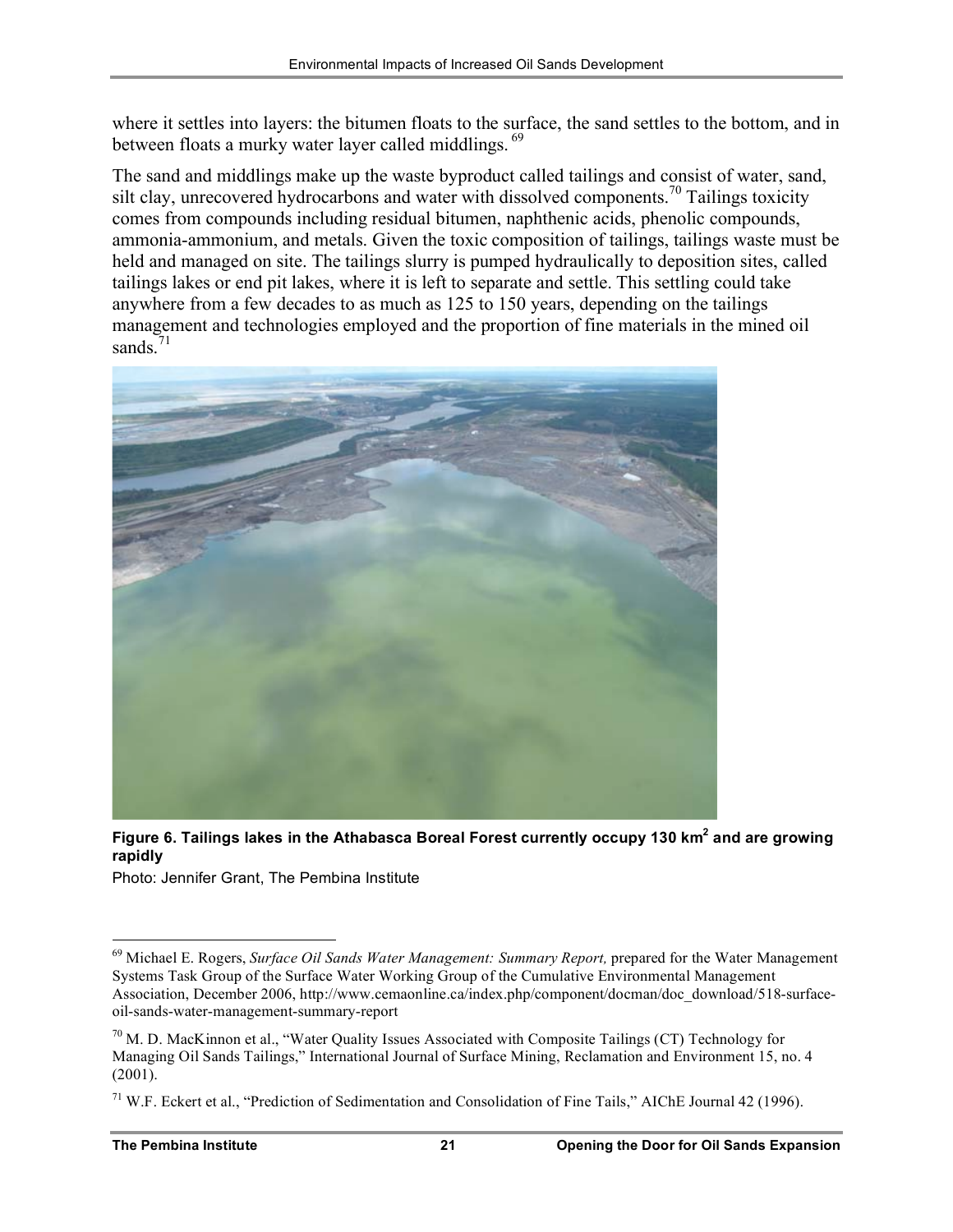Mature fine tailings (MFT) are created over time as tailings settle.<sup>72</sup> MFT becomes less liquid and more dense over time, reaching approximately 30% by weight of fine sand and clays. The remaining 70% is composed of water that cannot be recycled because of the suspended sediment. MFT has no bearing strength, meaning it will not support any weight, and therefore it can not be used as a substrate for revegetation or human use. It is also toxic to aquatic organisms. MFT must be impounded indefinitely and there is currently no demonstrated means to reclaim it without further treatment.

Tailings systems differ slightly at each oil sands operation and change over time as new technologies become available; however, Alberta's legacy inventory of mature fine tailings that require long term containment is now 720 million cubic metres.<sup>73</sup>

Many observers consider tailings lakes to be one of the biggest liabilities facing the oil sands industry. Tailings lakes now cover  $130 \text{ km}^2$  — an area greater than the size of the city of Vancouver — and are growing rapidly.<sup>74</sup> In early 2009 the Energy Resources and Conservation Board released a new tailings directive; unfortunately, the directive will slow but not stop the increase in new liquid tailings and is unclear how the legacy tailings on the landscape today will be addressed.<sup>75</sup>

For more information on tailings and reclamation see *Fact or Fiction: Oil Sands Reclamation.*

## **3.6 Tailings Seepage and Loss of Containment**

#### **3.6.1 Impacts**

Seepage from the tailings lakes is a risk to ground water and surface water. The Northern Gateway Pipeline Project would produce 7,300 barrels per day of tailings seepage due to expanded oil sands production.

• Enough contaminated water could seep from the tailings lakes to fill one Olympic swimming pool every two days.

### **3.6.2 Background**

Tailings impoundment structures are built directly on ground that conducts water and are contained within structures constructed of material that conduct water. As a result they leak. Companies report tailings seepage and seepage contamination in the environmental impact assessments submitted to government regulators during the approval process.<sup>76</sup> Attempts are

 <sup>72</sup> M. D. MacKinnon et al., "Water Quality Issues."

<sup>&</sup>lt;sup>73</sup> Energy Resources Conservation Board, "ERCB Releases Draft Directive on Oil Sands Tailings Management and Enforcement Criteria," news release, June 26, 2008,

http://www.ercb.ca/portal/server.pt/gateway/PTARGS\_0\_0\_303\_263\_0\_43/http%3B/ercbContent/publishedcontent/ publish/ercb\_home/news/news\_releases/2008/nr2008\_14.aspx

<sup>74</sup> Energy Resources Conservation Board, "Data for Mineable Oil Sands Current and Projected Tailings and Footprint Area", email received October 2008.

 $<sup>75</sup>$  The Pembina Institute, "Implementation and Enforcement Critical to Success of First Attempt at Tailings</sup> Regulation," news release, February 3, 2009, http://www.pembina.org/media-release/1776

<sup>76</sup> Matt Price, *11 Million Litres a Day: The Tar Sands' Leaking Legacy* (Environmental Defence, 2008), http://www.environmentaldefence.ca/reports/tarsands\_dec\_2008.html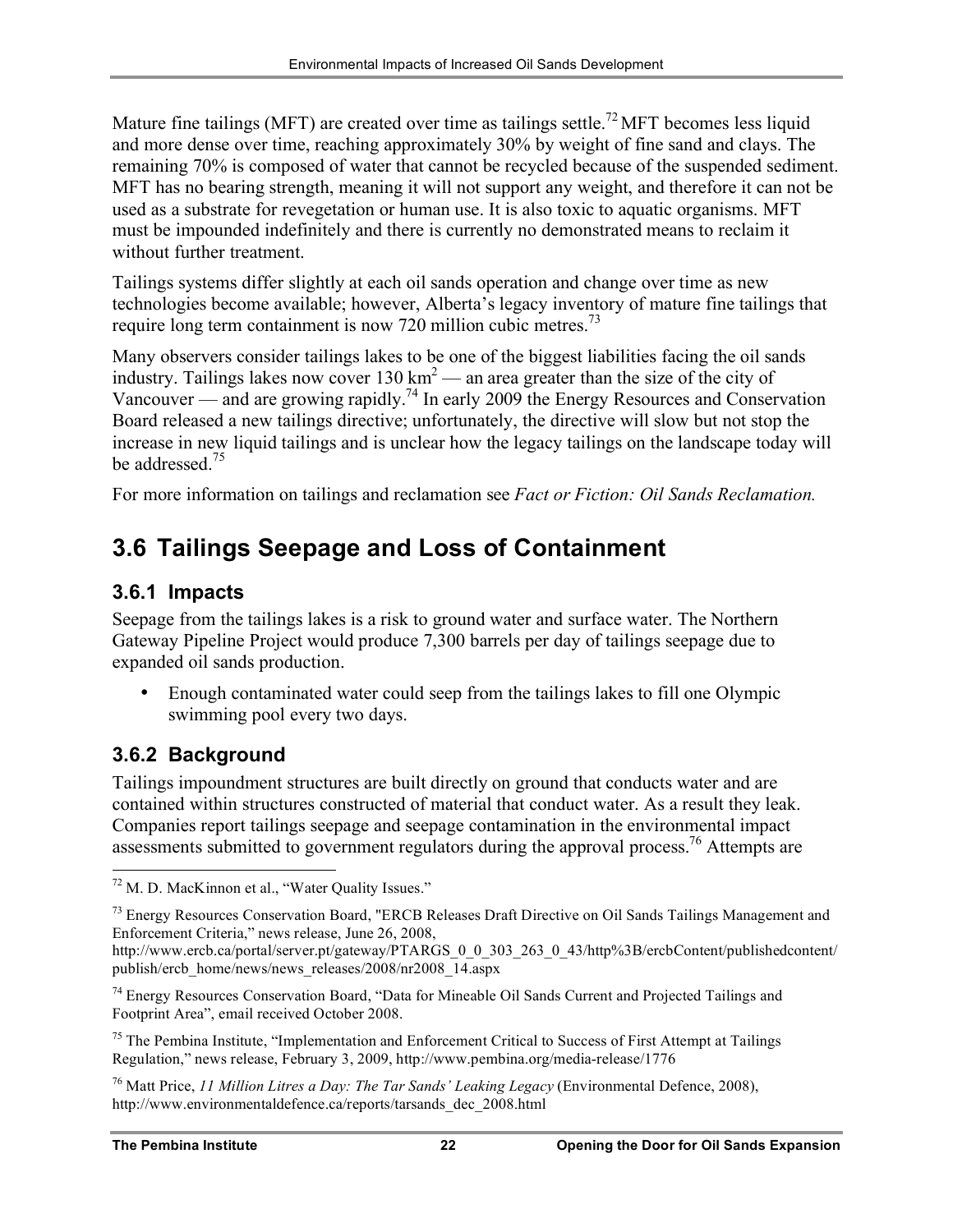made to slow down the rate of leakage and to recapture water that does escape by utilizing thickeners, drainage ditches, interception wells, and in-ground barriers; however these mitigation measures are not 100% effective.

In addition to the risk from continual seepage, tailing impoundments are large structures, some rising over 80 metres high. While the risk of a catastrophic failure is low, a breach and resulting discharge into the river would have serious implications for the watershed and downstream communities. Professor David Schindler, one of Canada's most respected water scientists, summed up the consequences when he said, "If any of those tailings ponds were ever to breach and discharge into the river, the world would forever forget about *Exxon Valdez.*"

The impact of tailings seepage on groundwater and surface water can likely only be resolved by eliminating the large quantity of tailings lakes on the landscape. These lakes pose unacceptable risks to community and ecosystem health.

For more information seepage from tailings see *Clearing the Air on Oil Sands Myths.*

## **3.7 Air Pollution**

#### **3.7.1 Impacts**

Air emissions affect human and environmental health. In particular, nitrogen oxides  $(NO<sub>x</sub>)$  and sulphur dioxide  $(SO<sub>2</sub>)$  contribute to acid rain, which is affecting the land and watersheds of northern Alberta and Saskatchewan. The Northern Gateway Pipeline Project would produce 14,000 tonnes of  $NO<sub>x</sub>$  and 3,200 tonnes of  $SO<sub>2</sub>$  per year due to expanded oil sands production.

- The increased annual  $NO<sub>x</sub>$  emissions equal those of the city of Victoria, B.C. and its surrounding area.
- The increased annual  $SO_2$  emissions equal two-thirds of those of Victoria, B.C. and its surrounding area. $77$

### **3.7.2 Background**

Alberta already ranks number one in Canada for industrial air releases of criteria air contaminants (CACs), which include sulphur dioxide, nitrogen oxides, and particulate matter.<sup>78</sup> CACs are emitted in large volumes by oil sands operations.<sup>79</sup>

Nitrogen oxides are released from the combustion of natural gas to power the extraction plants, heat water, and generate steam, and from the combustion of diesel fuel by huge mine fleet vehicles. Sulphur dioxide emissions are also generated by the combustion of diesel fuel by mine fleet vehicles and the combustion of hydrogen sulphide found in natural gas that is produced as a byproduct of bitumen production during in situ operations.

<sup>&</sup>lt;sup>77</sup> In 2008, the Capital Regional District emissions for NO<sub>x</sub> and SO<sub>2</sub> were 15,857 tonnes and 5,157 respectively. SENES Consultants, *Capital Regional District Air Contaminant Emissions Inventory for 2004 (2008 Revision)*, (Victoria, 2008).

<sup>&</sup>lt;sup>78</sup> PollutionWatch, "PollutionWatch Update: Highlights from the 2006 Data," 2009, http://www.pollutionwatch.org/highlights.jsp

<sup>79</sup> Environment Canada, "Pollution Data Library," 2007, http://www.ec.gc.ca/inrpnpri/default.asp?lang=En&n=B85A1846-0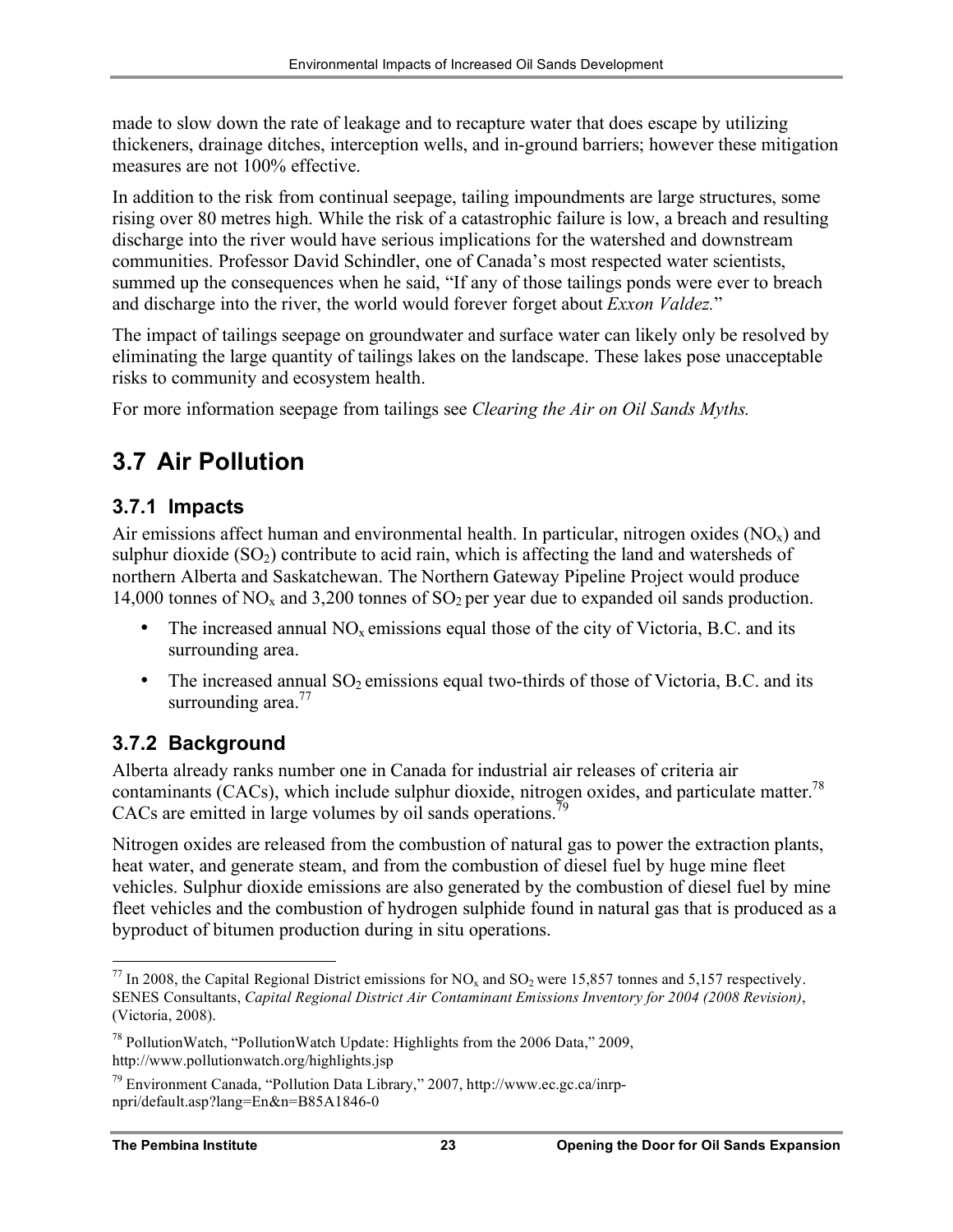In addition to  $NO<sub>x</sub>$  and  $SO<sub>2</sub>$  concerns, other air pollution problems are being exacerbated by the rate of oil sands growth without significant improvements in regulations to control pollution. For example, hydrogen sulphide  $(H_2S)$  emissions are surpassing Alberta guidelines.<sup>80</sup> In the Athabasca oil sands region in 2007, normal hourly hydrogen sulphide emission guidelines were exceeded 361 times, up 88% from exceedances in  $2006$ .<sup>81</sup> Normal daily hydrogen sulphide emission guidelines were exceeded 74 times in the Athabasca oil sands region in 2007, up 200% from  $2006^{82}$ 

The oil sands industry has reduced the volume of pollutants it emits to produce a barrel of synthetic crude oil (referred to as emissions intensity). Despite these efforts, the emissions intensity of common pollutants remains considerably higher for oil sands production than for conventional oil production because there are many more steps involved in producing synthetic crude oil from oil sands<sup>83</sup>, and total emissions continue to rise due to rapid expansion of existing and new extraction and upgrading projects.

The Alberta government has not capped air emissions in the Athabasca Boreal Region around Fort McMurray, where the majority of oil sands emission growth is occurring. The provincial government has implemented an initial management framework, developed by the Cumulative Environmental Management Association stakeholders, for acidifying emissions in the Athabasca Boreal Region. However, the framework does not include a limit on acidifying emissions.<sup>84</sup>

For more information on oil sands related air pollution see *Oil Sands Fever.* 

<sup>&</sup>lt;sup>80</sup> Alberta guidelines for normal quantities of H<sub>2</sub>S in ambient air are 10 parts per billion (ppb) over a one hour average and 3 ppb over a 24 hour average. Alberta Environment, *Alberta Ambient Air Quality Objectives and Guidelines*, June 2009, http://environment.gov.ab.ca/info/library/5726.pdf

<sup>81</sup> Clean Air Strategic Alliance "Data Reports," http://www.casadata.org/Reports/SelectCategory.asp, accessed September 16, 2008. Monitoring stations included Mildred Lake Station at the Syncrude Airstrip; Lower Camp, Suncor; Buffalo Viewpoint at the south end of Syncrude South mine; and Mannix Station, Suncor.

 $82$  Ibid.

<sup>83</sup> Woynillowicz, Severson-Baker and Raynolds, *Oil Sands Fever*, 46.

 $84$  NO<sub>x</sub>-SO<sub>2</sub> Management Working Group of the Cumulative Environmental Management Association, Recommendations for the Acid Deposition Management Framework for the Oil Sands Region of North-Eastern Alberta, February 2004, http://www.cemaonline.ca/index.php/component/docman/doc\_download/515-nsmwg-aciddeposition-management-framework-recommendation-0402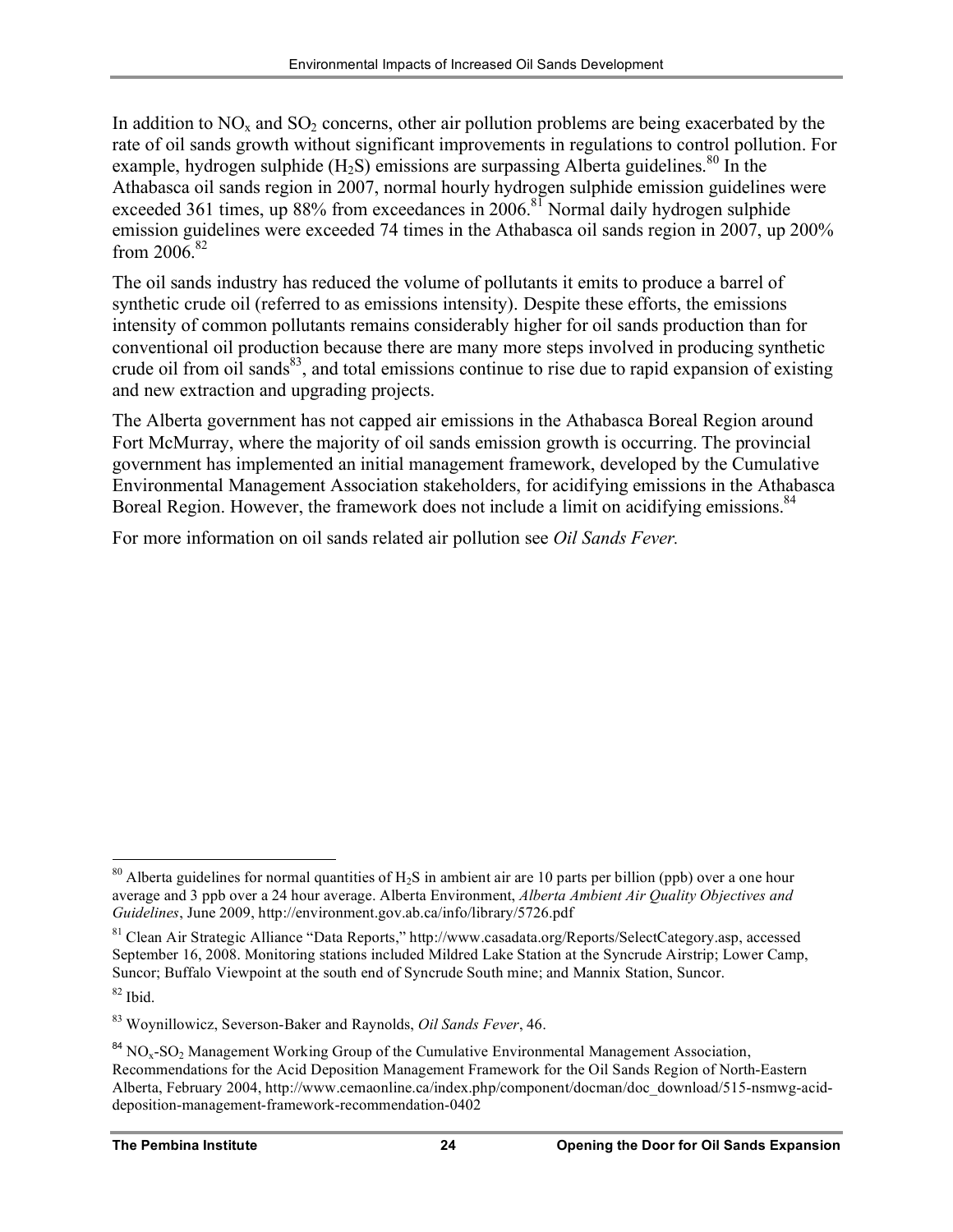## **4. The Upstream Impacts – The Calculations**

This section explains how the seven selected metrics were calculated. A summary of the impacts is described in Section 3. As discussed in Section 1.4, the following assumptions were made:

- **Bitumen source**: 50% of the bitumen would come from mining operations and 50% from in situ.<sup>85</sup> Unless otherwise noted, all averages are calculated with this weighting.
- **Flow of bitumen in the pipeline**: The Northern Gateway Pipeline Project would have an initial export capacity to transport 525,000 barrels of diluted bitumen. Assuming a dilution ratio to be 30% (approximately 1 unit of diluent for every 3 units of bitumen)<sup>86</sup>, the total bitumen transported by the pipeline is 367,500 bbl/d.
- **Representative impacts**: Enbridge has not publicly reported which specific oil sands projects will be supplying bitumen for transport through the pipeline. In absence of this specific information, data from several environmental impact assessments were used to calculate the results below.

## **4.1 Greenhouse Gas Production**

For both mining and in situ developments, GHG emissions result primarily from the burning of natural gas for heat and electricity production. For mining projects, additional emissions result from methane gases released from tailings lakes and diesel combustion in the vehicle fleet used to mine and transport oil sands material from surface mines and extraction plants.

For this report, a GHG emission intensity factor for mining was averaged from data sourced from the applications from seven proposed mining projects. $87$  The average greenhouse gas emissions for these seven projects are 37.6 kilograms of equivalent  $CO<sub>2</sub>$  per barrel (kg $CO<sub>2</sub>$ eq/bbl).

The emission intensity for in situ projects was averaged from data sourced from six proposed SAGD projects.<sup>88</sup> The average emission intensity for these six projects is 59.3 kgCO<sub>2</sub>eq/bbl.

 $85$  In 2008, approximately 55% of oil sands production is from mining operations, with in situ operations producing the other 45%. However, the pipeline is not planned to be in operation until 2015. When we consider all current and proposed projects the mining and in situ will account for equal amounts of bitumen production. See Dunbar, *Existing and Proposed Canadian Commercial Oil Sands Projects* for future production estimates.

<sup>86</sup> A. Saniere, I. Hénaut and J.F. Argillier, *Pipeline Transportation of Heavy Oils, A Strategic, Economic and Technological Challenge,* Oil and Gas Science and Technology, Rev. IFP, Vol 59, 2004, No 5, page 462. This means that 70% of transported volume would be bitumen and 30% would be diluent.

<sup>&</sup>lt;sup>87</sup> Average of seven proposed mines: Synenco Northern Lights, Imperial Kearl, Shell Muskeg River, Petro-Canada Fort Hills, Shell Jackpine Phase 1 and 2, Canadian Natural Horizon, Total Joslyn North Mine Phase 1 and 2.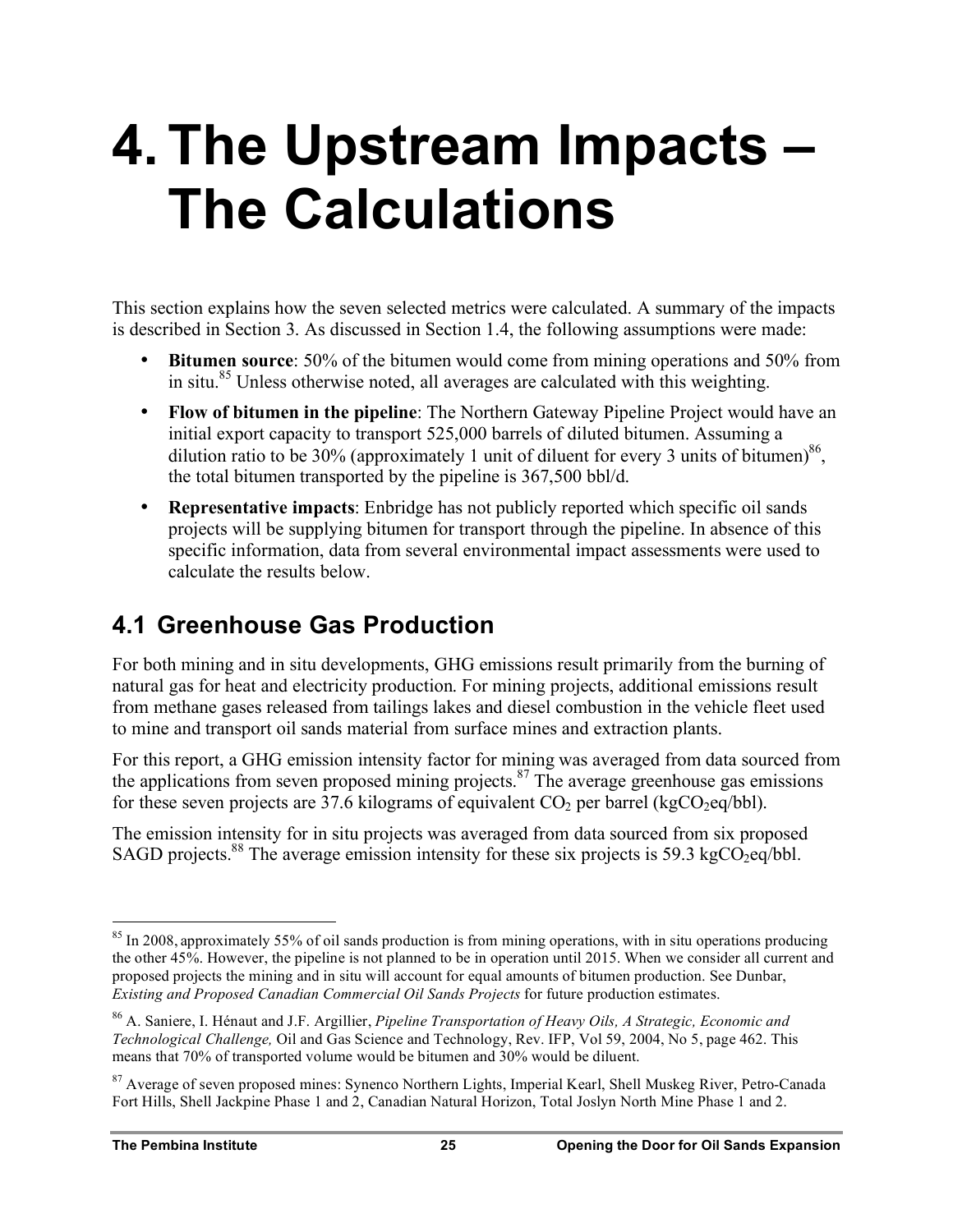The weighted average of emissions is  $48.5 \text{ kgCO}_2$ eq/bbl.

This is a conservative number, as this does not include emissions associated with any upgrading from bitumen to synthetic crude oil that could occur in Alberta.

## **4.2 Natural Gas Consumption**

The extraction of oil sands requires large amounts of energy, primarily for heat and electricity production for steam generation and upgrading facilities. Natural gas intensities for this report were averaged from information provided for proposed projects.

For mining projects, the natural gas use of seven proposed mines was averaged<sup>89</sup> to get a consumption rate of 60.1 cubic feet of natural gas per barrel  $(ft^3/bb)$ .

The in situ estimate was from the data provided from the Deer Creek project which estimated natural gas requirements at 1040  $\text{ft}^3/\text{bb}^{90}$ .

The weighted average value of these two natural gas intensities is 550  $\text{ft}^3/\text{bb}$ .

## **4.3 Land Impacts**

Land impacts include direct clearing associated with mine and in situ development and indirect disturbance associated with the fragmentation of in situ projects. For the purpose of this project, we considered land within 250 m of in situ infrastructure to be indirectly disturbed.<sup>91</sup>

#### *In Situ*

This report estimated direct and indirect land impacts for in situ operations using a case study (the OPTI-Nexen Long Lake Project) that the Canadian Parks and Wilderness Society and the Pembina Institute examined in  $2006^{92}$ 

The total size of the Long Lake Project is 106 square kilometres. The area cleared for an industrial feature, plus the area 250 m adjacent to an industrial feature and therefore disturbed, was estimated at 80% of the total area for total of 84.8 square kilometres. The area directly cleared is 8.84 square kilometres, so the area indirectly disturbed was calculated at 76.0 square kilometres  $(84.8 \text{ km}^2 \text{ minus } 8.84 \text{ km}^2)$ .

The Long Lake Project is projected to have a daily production of 70,000 bbl/day<sup>93</sup> and a lifespan of 40 years<sup>94</sup> for a total estimated lifetime bitumen production of 1 billion barrels.

<sup>92</sup> Schneider and Dyer, *Death by a Thousand Cuts*.

<sup>&</sup>lt;sup>88</sup> Average of six SAGD in situ projects: Devon Jackfish, Deer Creek Joslyn Phase 3, Petro-Canada MacKay, Husky Sunrise, ConocoPhillips Surmount, Husky Energy Tucker Lake.

<sup>&</sup>lt;sup>89</sup> Average of seven proposed mines: Synenco Northern Lights, Imperial Kearl, Shell Muskeg River, Petro-Canada Fort Hills, Shell Jackpine Phase 1 and 2, Canadian Natural Horizon, Total Joslyn North Mine Phase 1 and 2.

<sup>90</sup> Deer Creek Energy Limited, *Joslyn SAGD Project IIIA Application for Approval and Supplemental Information*, 2005.

<sup>&</sup>lt;sup>91</sup> Simon J. Dyer, Jack P. O'Neill, Shawn M. Wasel and Stan Boutin, "Avoidance of Industrial Development by Woodland Caribou", *Journal of Wildlife Management*, 65 (2001) 531-542.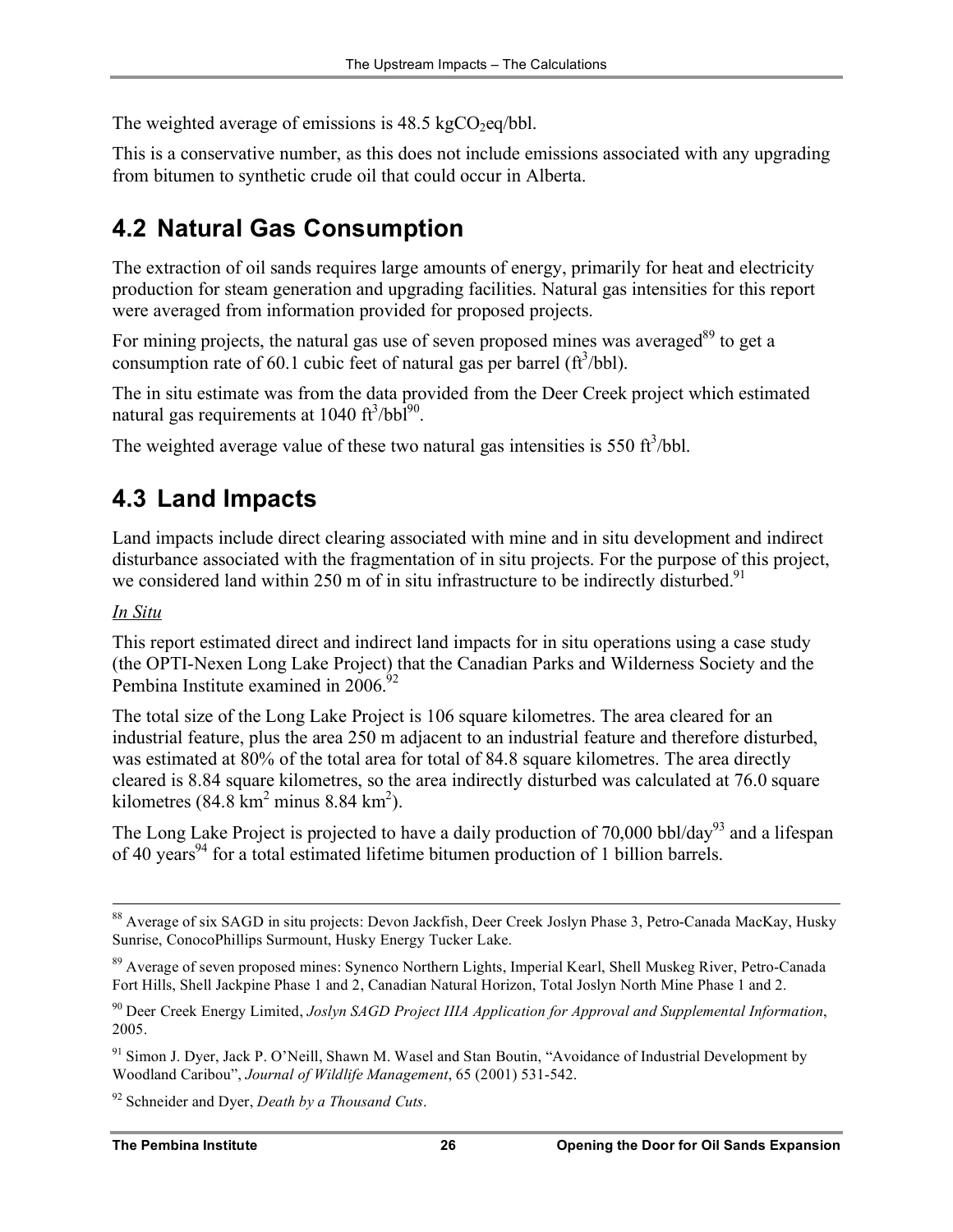Using the land use values and performance expectations above, it is estimated that situ projects will clear 0.00884 m<sup>2</sup> of land per barrel (8.84 km<sup>2</sup> multiplied by 1,000,000 m<sup>2</sup>/km<sup>2</sup> divided by 1,000,000,000 barrels) and disturb  $0.0760 \text{ m}^2$  of land per barrel (76.0 km<sup>2</sup> times 1,000,000  $m^2/km^2$  divided by 1,000,000,000 barrels). Seismic exploration lines (land cleared to make way for equipment used to send and receive sound waves and create a picture of the subsurface) were not included in this calculation.

#### *Mining*

Mining operations also require large areas of land to produce bitumen. In order to produce a conservative estimate of the land area directly affected by mining bitumen for transport in the Northern Gateway Pipeline Project, the data for the proposed Shell Jackpine Mine Expansion project operation was used as a proxy.

The total lease size of the Jackpine Mine Expansion project is 127 square kilometres.<sup>95</sup> It has a forecast production rate of 100,000 bbl/day<sup>96</sup> and a project lifetime of 40 years<sup>97</sup> for a total lifetime production of 1.46 billion barrels. On an intensity basis Shell will clear  $0.0871 \text{ m}^2$  of land per barrel of bitumen produced (127 km<sup>2</sup> times 1,000,000 m<sup>2</sup>/km divided by 1.46 billion bbl).

An estimate of the indirect disturbance the land adjacent to the disturbed area of the mining was not available and thus was not included in this assessment.

#### *Combined Impact*

Using the data above, the land impacts from the oil piped through the Northern Gateway Pipeline Project were calculated. The weighted average from direct clearing (in situ plus mining) is 0.048 m<sup>2</sup> per barrel. The weighted average from indirect disturbance (contribution from mining was 0) is  $0.038 \text{ m}^2/\text{bb}$ .

## **4.4 Water Use**

For mining operations, consumptive water rates were calculated using average values from seven proposed mine project applications.<sup>98</sup> The average consumptive water use for these seven projects is 2.64 barrels for water for every barrel of bitumen.

For in situ projects, data sourced from six proposed SAGD project applications were averaged. The average for these six projects is 0.31 barrels of water per barrel of bitumen produced.<sup>99</sup>

 <sup>93</sup> OPTI-Nexen, *Long Lake Project Environmental Impact Assessment: Supplemental Information Binder I–IV*.

<sup>94</sup> OPTI-Nexen, *Application for Approval of the Long Lake South Project*, 2006.

<sup>95</sup> Shell Canada, *Application for Approval of the Jackpine Mine Expansion and Pierre River Mine Project — Environmental Impact Assessment,* vol 1. (2007) 19-6.

<sup>96</sup> Dunbar, *Existing and Proposed Canadian Commercial Oil Sands Projects*.

<sup>97</sup> Shell Canada, *Application for Approval of the Jackpine Mine Expansion Project*, vol. 1, section P.iii (2007)

<sup>98</sup> Average of seven proposed mines: Synenco Northern Lights, Imperial Kearl, Shell Muskeg River, Petro-Canada Fort Hills, Shell Jackpine Phase 1 and 2, Canadian Natural Horizon, Total Joslyn North Mine Phase 1 and 2.

<sup>99</sup> Average of six SAGD insitu projects: Devon Jackfish, Deer Creek Joslyn Phase 3, Petro-Canada MacKay, Husky Sunrise, ConocoPhillips Surmount, Husky Energy Tucker Lake.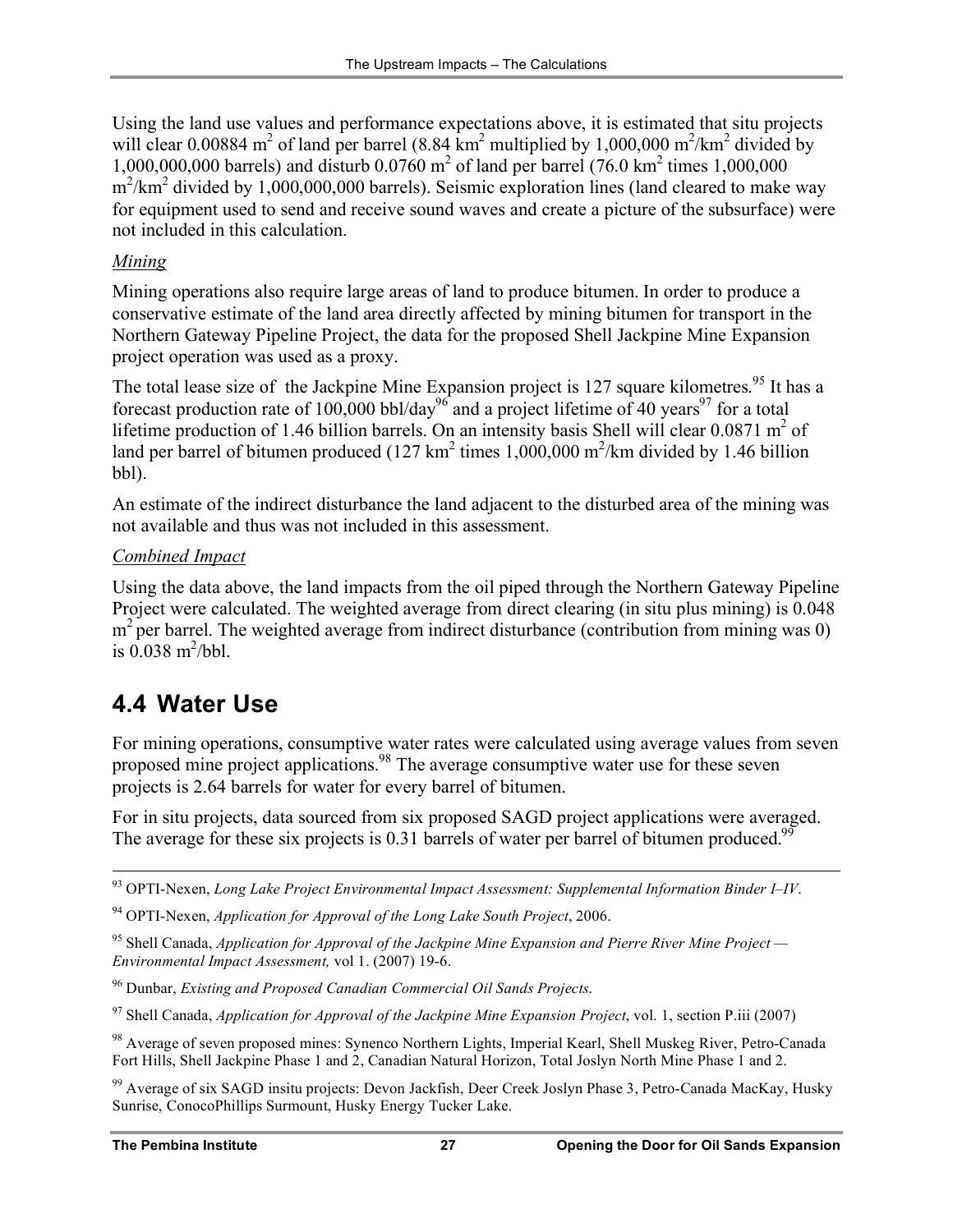The weighted average water consumption is 1.5 barrels of water per barrel of bitumen.

### **4.5 Toxic Tailings Production**

Only mining operations produce tailings. This report estimated the volume production rate of the toxic component of tailings, the mature fine tailings (MFT), from mining operations based on the average of seven proposed mining projects used in Section 4.4. The average for these seven projects is 0.38 barrels of MFT per barrel of bitumen. The intensity factor is significantly lower than that of existing operations, primarily because new approvals assert that their operations will successfully employ new technology that has not yet been proven at the commercial scale.<sup>100</sup>

The weighted average of tailings production (contribution from in situ operations was 0) is 0.02 barrels of MFT per barrel of bitumen.

### **4.6 Tailings Seepage**

Only oil sands mines have tailing ponds that seep contaminated water. The seepage value used in this report is based on the average projected seepage rate for five proposed mining projects.<sup>101,102</sup> For this report seepage is defined as any contaminated water that escapes planned collection systems. The average seepage rate for these projects is 0.04 barrels of seepage for every barrel of bitumen produced.

The weighted average of tailings seepage (contribution from in situ operations was 0) is 0.02 barrels of seepage per barrel of bitumen.

This seepage rate is based on the assumption that the tailings lakes will "self-seal" and act according to design. The timing of when the seepage occurs depends on how long the mining projects have been in operation when the pipeline begins operation. The seepage will enter the ground water system before it reaches surface water. In some cases, it may take several hundred years for seepage to contact surface water, depending on factors including location of the tailings lakes and hydrogeology.

## **4.7 Air Pollution**

Nitrogen oxides and sulphur dioxide are air contaminants that are released in oil sands operations. Both of these pollutants are major components of acid rain that is impacting the soils and lakes of northern Alberta and Saskatchewan; they contribute to the formation of smog and haze; and they can have detrimental effects on human health at certain levels.

<sup>&</sup>lt;sup>100</sup> For example, a ratio of 1.5 m<sup>3</sup> per cubic metre of bitumen is reported in R. J. Mikula, V. A. Munoz and O. Omotoso, "Water Use in Bitumen Production: Tailings Management in Surface Mined Oil Sands," (presented at the World Heavy Oil Congress, Edmonton, AB, March 10-12, 2008).

<sup>&</sup>lt;sup>101</sup> Average of five proposed mines: Imperial Kearl, Shell Muskeg River, Petro-Canada Fort Hills, Shell Jackpine Phase 1 and 2, Canadian Natural Horizon.

<sup>&</sup>lt;sup>102</sup> For the purposes of this report seepage rates include only seepage that is projected to bypass proposed mitigation measures.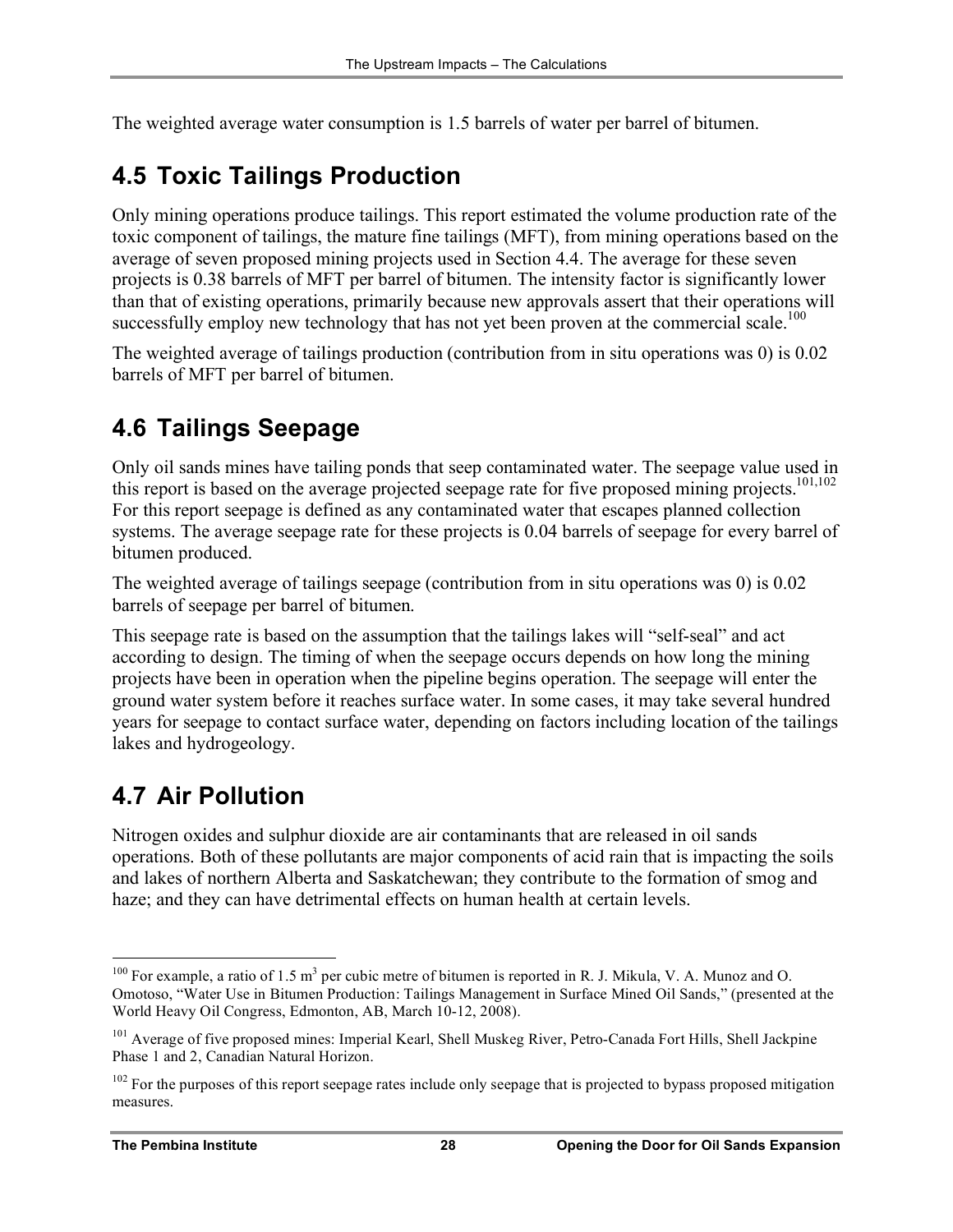Data was taken from the same projects used to calculate consumptive water use.<sup>103,104</sup> On average a mining operation releases 137 g  $NO<sub>x</sub>/bbl$  and 3 g  $SO<sub>2</sub>/bbl$ . On average an in situ operation will release 70 gNO<sub>x</sub>/bbl and 46 gSO<sub>2</sub>/bbl.

The weighted average of emissions was  $103.6$  gNO<sub>x</sub>/bbl and  $24.5$  g/SO<sub>2</sub>..

## **4.8 Summary**

Table 1 summarizes the environmental impacts per barrel of bitumen production that would be facilitated by the proposed Enbridge Northern Gateway Pipeline Project. Daily and annual impacts are listed. These numbers were calculated by multiplying the per barrel intensity factor by the estimated flow of bitumen in the export pipeline: 367,500 barrels per day or 134 million barrels per year. The impact calculated over the project's hypothetical 40-year lifetime is also included.

|                                                    | <b>Intensity Factor (per barrel)</b> |                                 |         |                                     | <b>Daily</b>                   | Annual                          | 40 Year                       |
|----------------------------------------------------|--------------------------------------|---------------------------------|---------|-------------------------------------|--------------------------------|---------------------------------|-------------------------------|
| Impact                                             | <b>Unit</b>                          | <b>Surface</b><br><b>Mining</b> | In Situ | <b>Combined</b><br><b>Intensity</b> | Impact                         | Impact                          | Impact*                       |
| Greenhouse<br>Gas<br>Emissions                     | kg CO <sub>2</sub> eq                | 37.6                            | 59.3    | 48.5                                | 17.8<br>kilotonnes             | 6.5<br>Megatonnes               | 260<br>Megatonnes             |
| <b>Natural Gas</b><br>Consumption                  | ft <sup>3</sup>                      | 60.1                            | 1040    | 550                                 | 0.2 billion<br>ft <sup>3</sup> | 73.7 billion<br>ft <sup>3</sup> | 3 trillion<br>ft <sup>3</sup> |
| <b>Land Cleared</b>                                | m <sup>2</sup>                       | 0.0871                          | 0.0088  | 0.048                               | 18,000<br>m <sup>2</sup>       | 6.4<br>km <sup>2</sup>          | 258<br>km <sup>2</sup>        |
| Land<br>Disturbed                                  | m <sup>2</sup>                       | <b>Not</b><br>calculated        | 0.0760  | 0.038                               | 14,000<br>m <sup>2</sup>       | 5.1<br>km <sup>2</sup>          | 204<br>km <sup>2</sup>        |
| Consumptive<br>Water Use                           | bbl                                  | 2.6                             | 0.31    | 1.5                                 | 551,000<br>bbl                 | 200 million<br>bbl              | 7.9 billion<br>bbl            |
| Tailings –<br><b>Mature Fine</b><br>Tailings (MFT) | bbl                                  | 0.38                            | n/a     | 0.2                                 | 70,000<br>bbl                  | 25 million<br>bbl               | 1 billon<br>bbl               |
| Tailings<br>Seepage                                | bbl                                  | 0.04                            | n/a     | 0.02                                | 7,300<br>bbl                   | 2.7 million<br>bbl              | 107 million<br>bbl            |
| NO <sub>x</sub><br>emissions                       | g                                    | 137                             | 70      | 104                                 | 38<br>tonnes                   | 14<br>kilotonnes                | 555<br>kilotonnes             |
| SO <sub>2</sub><br>emissions                       | g                                    | 3                               | 46      | 24                                  | 9<br>tonnes                    | 3.2<br>kilotonnes               | 130<br>kilotonnes             |

| Table 1. Per Barrel and Cumulative Upstream Environmental Impacts from Bitumen Production |
|-------------------------------------------------------------------------------------------|
| Associated with the Proposed Enbridge Northern Gateway Pipeline Project                   |

\*Calculations based on a hypothetical 40-year lifetime for the project.

<sup>&</sup>lt;sup>103</sup> Average of seven proposed mines: Synenco Northern Lights, Imperial Kearl, Shell Muskeg River, Petro-Canada Fort Hills, Shell Jackpine Phase 1 and 2, Canadian Natural Horizon, Total Joslyn North Mine Phase 1 and 2.

<sup>&</sup>lt;sup>104</sup> Average of six SAGD in situ projects: Devon Jackfish, Deer Creek Joslyn Phase 3, Petro-Canada MacKay, Husky Sunrise, ConocoPhillips Surmount, Husky Energy Tucker Lake.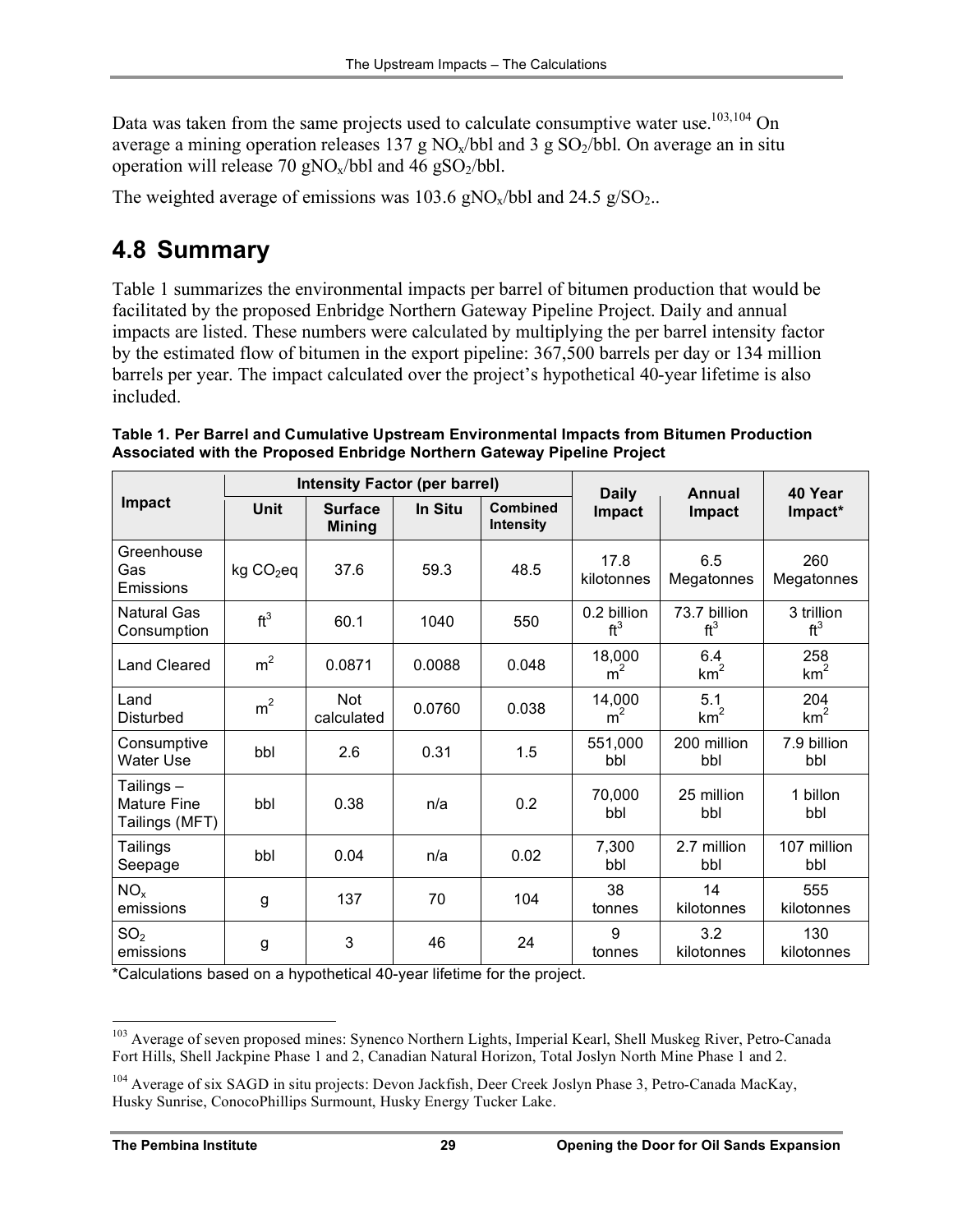# **5. Recommendations**

The Enbridge Northern Gateway Pipeline Project is much more than just a pipeline project: it is a massive infrastructure project with far-reaching consequences. The pipeline would create a new outlet for oil sands producers and facilitate the expansion of Alberta's oil sands. In addition, it would introduce oil pipelines to three major salmon watersheds of British Columbia and oil tankers to British Columbia's West Coast. Development in any of these three areas raises significant concerns, and the Enbridge project raises these questions concurrently.

This report focused on just one of these issues: the impacts of oil sands expansion enabled by the additional pipeline capacity. Existing federal and provincial rules for oil sands development are insufficient for dealing with these upstream environmental impacts, and now Canadians are faced with what do to with a project that would allow the environmental impacts of the oil sands to worsen.

A federal Joint Review Panel, conducted by the National Energy Board and the Canadian Environmental Assessment Agency, will conduct the environmental assessment for the project. However, the draft terms of reference for the panel do not include the impacts of the Northern Gateway Pipeline Project on oil sands production in Alberta, with the resulting increases in greenhouse gas pollution and other environmental impacts. In order for Canadians to make an informed decision on the project, the process to evaluate the Northern Gateway Pipeline Project needs to include these upstream impacts. Until this is done, the project should not be given the go ahead to proceed.

In addition, we support a moratorium on the transportation of oil from Alberta's oil sands across British Columbia until a public inquiry fully addresses concerns about the environmental impacts. The environmental assessment process currently proposed for the Northern Gateway Pipelines fails to address some of the most potentially harmful environmental consequences of the project. Because communities at both ends of the pipeline route will be most impacted by its development, ensuring their support for the project before it proceeds is essential.

The Pembina Institute also recommends a pause on the approval of new oil sands projects until the necessary regulations are put in place by the Alberta and Canadian governments to manage the environmental impacts of oil sands development. These impacts are summarized below.

#### **Air impacts: confronting climate change and air pollution**

- **Greenhouse gas production**: Regulations are required at both the federal and provincial levels that reduce greenhouse gases across all sectors of the economy, and that place an adequate price on this pollution. Governments must set a legislated target to reduce Canada's net greenhouse gas emissions that is based on the best available science and on adopting a responsible role in the global effort to tackle climate change.
- **Air pollution**: Absolute and binding limits protective of human health and the environment should be set on acidifying emissions such as  $NO<sub>x</sub>$  and  $SO<sub>2</sub>$  to ensure levels